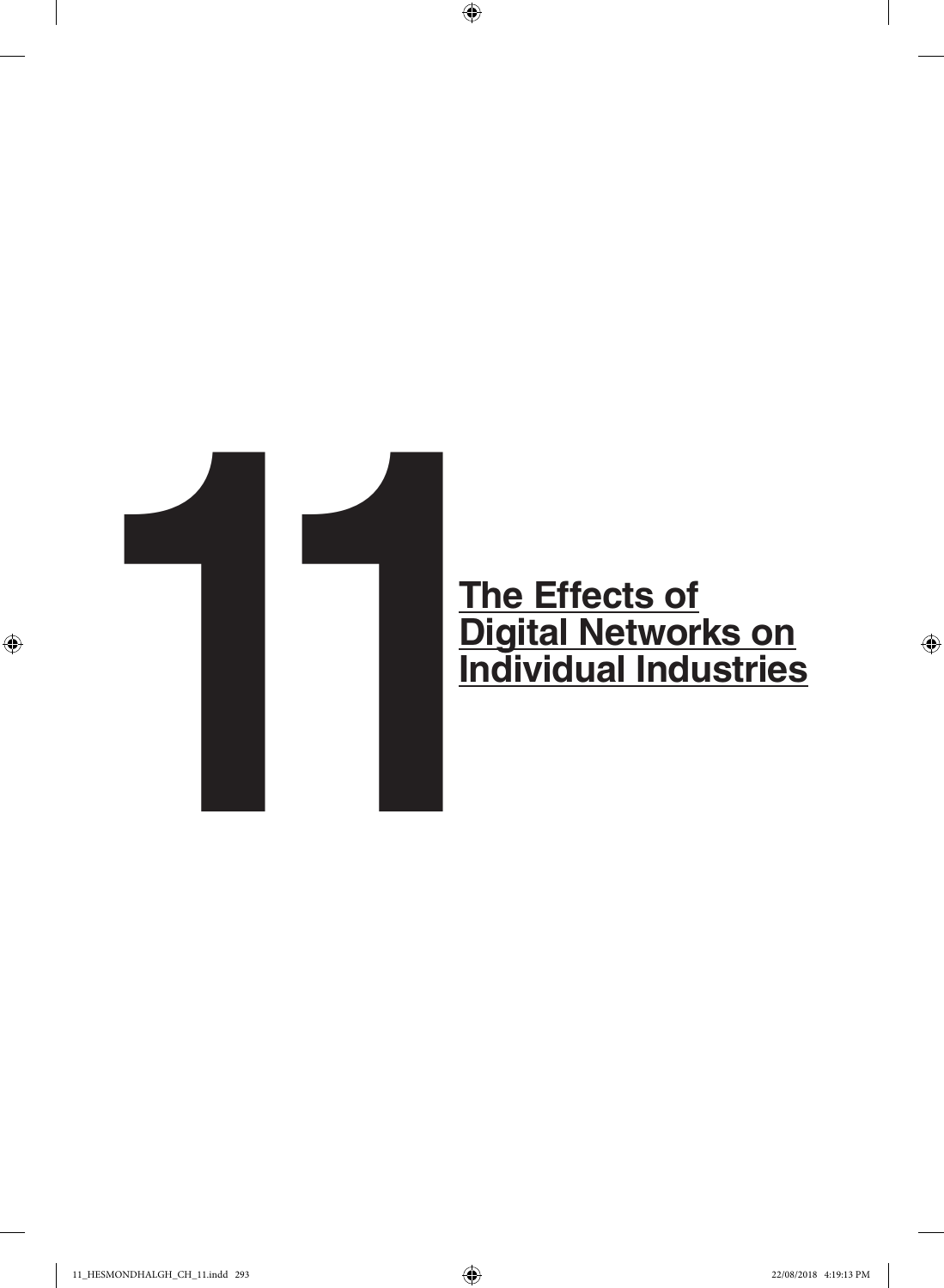# **Contents**

| 11.1 The music recording industry: the surprising resilience of the majors and     |     |
|------------------------------------------------------------------------------------|-----|
| the rise of streaming                                                              | 296 |
| 11.2 Newspapers and news: legacy brands remain powerful, the public interest       |     |
| remains vulnerable                                                                 | 302 |
| 11.3 Television and online video: abundance, streaming and the increasing presence |     |
| of IT companies                                                                    | 306 |
| 11.4 Books: print survives, self-publishing thrives                                | 312 |
| 11.5 Digital games                                                                 | 314 |
|                                                                                    |     |

⊕

The second half of the previous chapter examined how digital networks helped shape a general 'digital culture', with significant implications for cultural industries and for everyday life across the world. Major cultural industries were affected quite differently however, and to different degrees. In this chapter I examine what happened to four industries – recorded music, newspapers, television, books – and I also look at the case of a new cultural industry that was in a sense a product of digital technologies: digital games. As well as examining change, I also show throughout that there was significant continuity, largely a result of the distinctive dynamics concerning business and profit in the cultural industries established in Chapters 1 and 2 of this book: the distinctive features that arise from the fact that the cultural industries are in the business of making and circulating a particular kind of product centred on meaning and communication. My general concern, in line with the aims outlined in those chapters, is with whether or not digital networks have brought about a fundamental shift in the cultural industries, in terms of power, and in terms of the contribution of cultural production and consumption to culture, society and democracy. More specifically, to recap from Table 4.1, **to what extent have digital networks transformed cultural production and consumption? Have digital networks opened up access to the means of cultural production and circulation? Are barriers between production and consumption breaking down?**

We will see a number of common and interlinked processes across the five industries, but also substantial differences. In each case, I begin from the fundamental question of financial resources: whether, and to what extent, digital networks challenged the revenues and investment that shape the success or otherwise of industries, and firms within it. But in line with the cultural focus of this book, this is only a means to an end of understanding how industry and business dynamics might affect cultural outcomes. I briefly indicate here the content of what follows, and expand on each in the sections that follow.

**The music recording industry** was the first major cultural industry to be affected by what was understood as 'digitalisation', suffering massive declines in revenue, profit and investment for many years, and floundering in their efforts to deal with the copying and sharing enabled by digital networks. As a result, the industry was treated by many commentators, influenced by digital optimism (see Chapter 11), as a paradigm case of the replacement of outmoded 'legacy media' by a digitally

⊕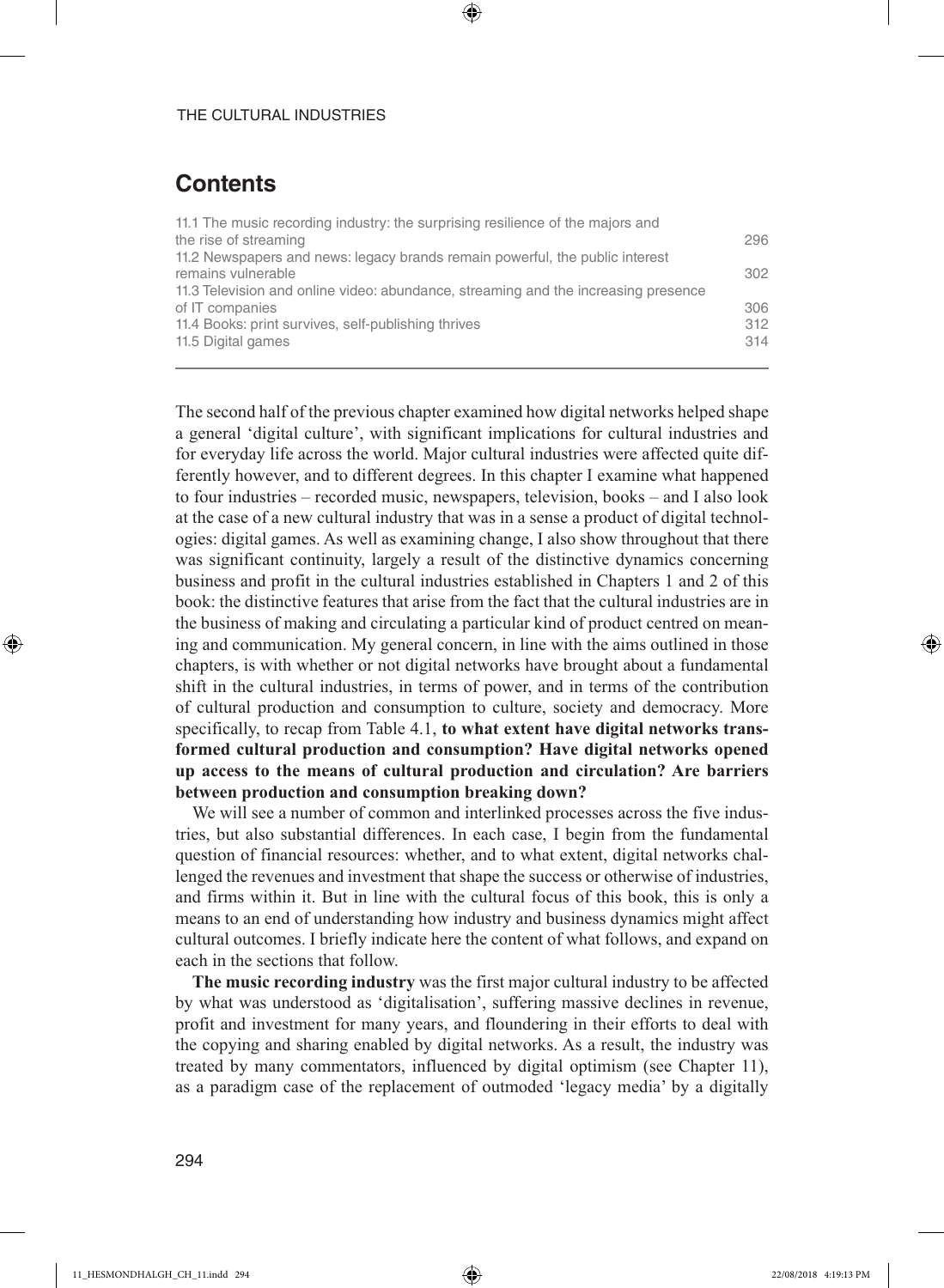democratised future in which musicians would have more direct access to audiences, supported by new means of support such as 'crowdfunding'. But this did not transpire. Instead, what happened eventually, after a period of uncertainty and chaos was a) that the major record companies, even though they saw profits and revenues fall, retained their position as the organisations that signed, recorded and marketed the world's most popular, widely-known music and artists; b) firms from the IT industry came to play a significant role in circulating and mediating music to audiences, working with the major record companies. These IT intermediaries displaced the retail chains of record shops that briefly formed in the 1980s and 1990s, and joined broadcast media as the main institutions determining how audiences became aware of particular songs and artists. There was increasingly easy, ubiquitous access to a vast abundance of music for the wealthiest half of the planet, but few musicians were able to form sustainable careers from their music.

⊕

Another industry widely treated as doomed from early on in the penetration of the internet into everyday life was **newspapers**. Here too there were many utopian claims, as commentators foresaw a future of 'citizen journalism' and here too the real outcome was less rosy. Many titles went out of business, as advertising expenditure migrated to search and social media. Many journalists lost their jobs and the resources available for public interest reporting diminished. The most visible and widely read news sources are very often associated with 'legacy' brands that became well known in the era when newspapers made considerable profits. Yet there have been numerous encouraging initiatives, and a new generation of non-profit companies, funded by new sources such as charitable foundations. There is now considerable diversity in online news, but quality journalism in the public interest remains rare and hard to pursue.

Predictions about the death of **television** were always more tentative and long term than those concerning recorded music and newspapers, and in fact television has expanded its reach globally. More people spend more time watching television than ever before, and more money than ever is spent on television globally, both in terms of advertising and subscriptions (Ofcom, 2017). But as a result of the growth of digital networks, television now exists in a complex set of relations with 'online video' as well as with film. In this new environment, there has resulted in a slow drift away from 'linear television' to more varied practices for consuming audio-visual products, especially among younger audiences. The online video world is diverse and abundant, but poorly regulated. As with music, recent events suggest an increasing presence of large transnational IT corporations in this key industry.

**Book publishing** was yet another industry assumed by many commentators to be dying, or at least transmuting into a new industry based on an almost entirely digital product. Here the entry of IT giants (Amazon) came earlier than in any other industry. E-books have indeed grown, at least in some markets, genres and sectors, but printed books have proven surprisingly resilient. The most notable 'digital' trend has been a massive increase in self-publishing, but the few well-publicised cases of large-scale self-publising success have served to *complement* existing industry processes, rather than substantially disrupting them.

⊕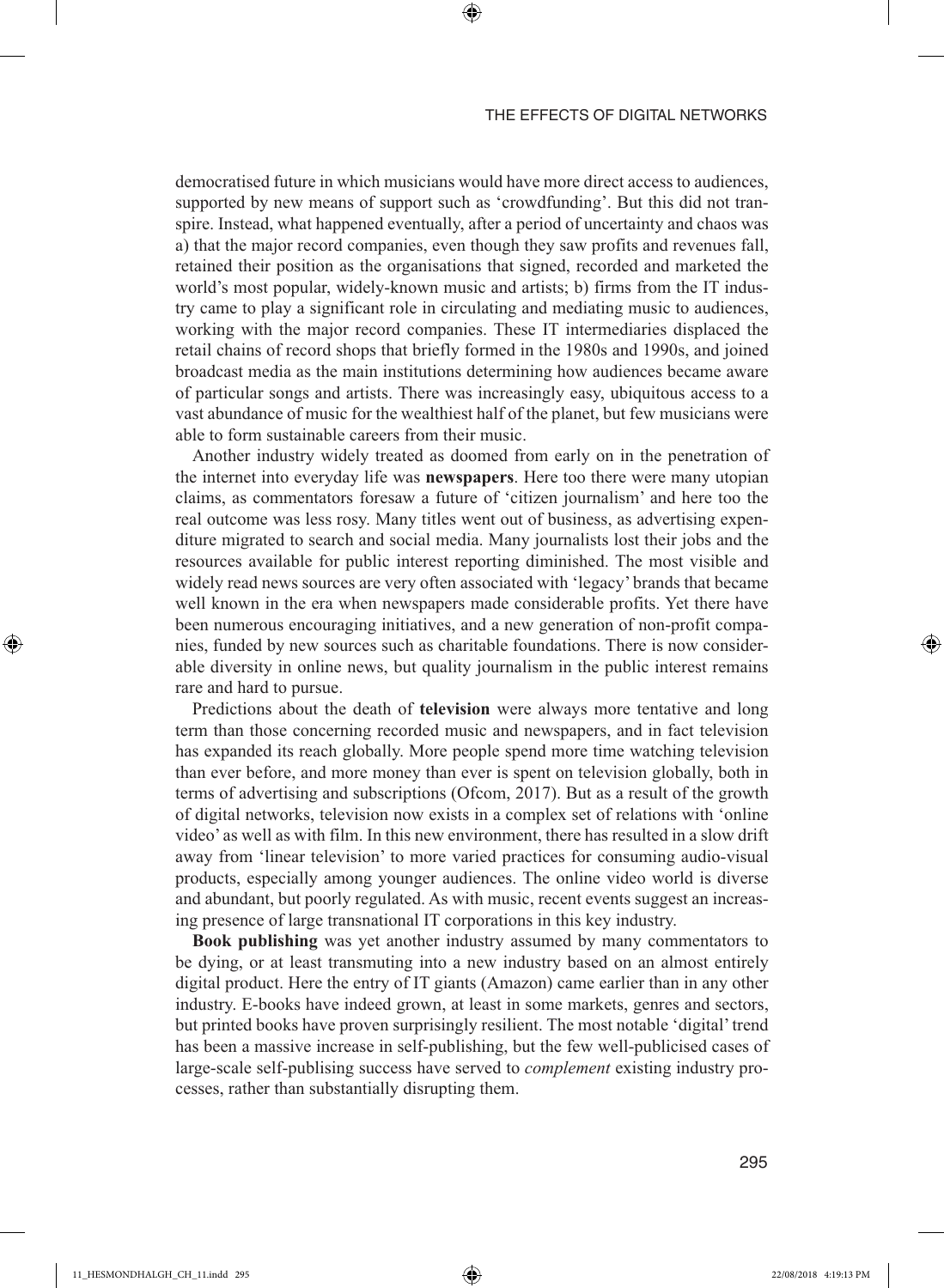By contrast, **digital games** was often touted as an industry that would thrive much more than the industries above, given that it was largely 'born digital'. While games have indeed expanded, their growth and size often have been overstated. Growth has mainly been in mobile and online forms, as further waves of digitalisation have continued to transform this youthful sector.

⊕

# **11.1 The music recording industry: the surprising resilience of the majors and the rise of streaming**

Music takes up less disk space and bandwidth than other non-print media and can be experienced via computer without too much discomfort (unlike print); this is why the recording industry was the first cultural industry to face head-on the threat posed by digital networks. The first major challenge that digital networks presented to the music recording industry was to make copying and sharing music relatively easy, accurate and affordable. Various inter-related developments and innovations made this possible, notably the MP3 compression standard (Sterne, 2012), the spread of broadband connections, ripping and web-crawling software, and most devastatingly the development of *file-sharing* over *peer-to-peer (P2P) networks* (Bakker, 2005). These technologies seriously challenged the artificial scarcity that, as we saw in Chapter 2, many cultural industries rely upon. As a result, in the 2000s, the major record companies that dominated the music business faced two major challenges. The first was how to preserve some scarcity by working with governments and police to reduce 'piracy', or the unlicensed copying and sharing of music. The second was how to find a profitable way of 'legally' distributing music in digital form rather than in the form of hard copies (vinyl records, audio cassettes, compact discs).

The considerable fall in revenues from sales of recorded music shown in Figure 11.1 make clear that the record companies failed to do either of these things successfully. They pursued litigation against the second-generation file-sharing companies operating such services and began lawsuits against downloaders of music. The Recording Industry Association of America (RIAA) prosecuted many thousands of individuals and other trade associations followed suit across much of the world. This was ineffective, and 'illegal' file-sharing continued to grow; moreover, these actions consituted a PR disaster that made the recording-industry companies look oppressive, and made the file-sharing sites appear to be heroic defenders of the public interest.

As the crisis unfolded, many commentators, often drawing on digital optimism, hoped that a more democratic set of production relations would emerge from the mess. They foresaw a future whereby artists might be able to market and sell their products directly to audiences via the web without the need for multinational entertainment corporations, and where lowly professionals and even amateurs would be able to reach appreciative listeners. There was some vertical disintegration, as the major record companies sold off their manufacturing and distribution operations to third

⊕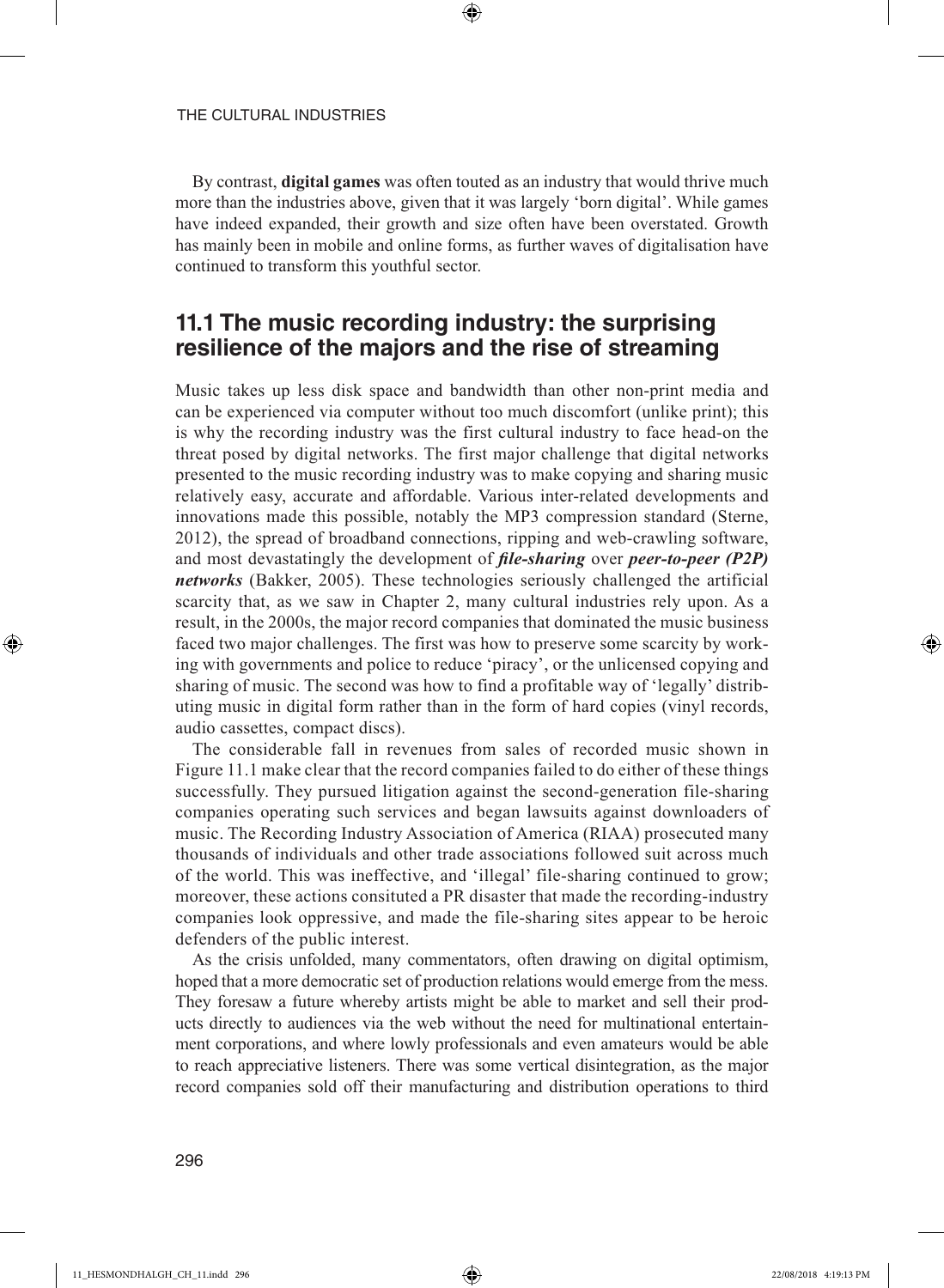

 $\bigoplus$ 

**Figure 11.1** Annual global recorded music income, 1999–2014

parties, but this should not be read as a sign of a democratising 'disintermediation' – the removal of intermediaries between creators and consumers. For the major corporations still retained crucial control over the marketing and promotion that largely determined what music most consumers get to hear and know about. Indeed, such marketing became increasingly centralised in order to produce the blockbuster hits upon which the industry relies; television pop talent shows became central to the blockbuster economics of the industry, across much of the world.

What's more, the major companies dominating the industry were less vulnerable than the media coverage suggested. The music business never consisted entirely of the sale of commodities such as CDs to consumers by record companies. It always involved other ways of exploiting its copyrights, such as charging to allow recordings to be played, or songs to be performed, in public places, or on the radio and television channels that proliferated across the world in the twentieth century. These 'secondary' uses of music expanded internationally, as such copyright payments became increasingly 'normalised', owing to increasing government and police action, often in response to the lobbying efforts of cultural-industry trade associations. As a result, music publishing (the ownership and control to rights in the composition of songs and other music as opposed to the actual recordings; see Box 1.1, footnote 10), often owned by the very same multinational corporations that controlled recording, remained highly profitable. Such companies engaged in intensive and often successful efforts by record companies and their trade associations to lobby governments in favour of extended copyright terms and stronger copyright enforcement, as we saw in Chapter 6. These measures diminished the public domain and favoured private, corporate interests, even if a substantial minority of consumers were able to bypass

⊕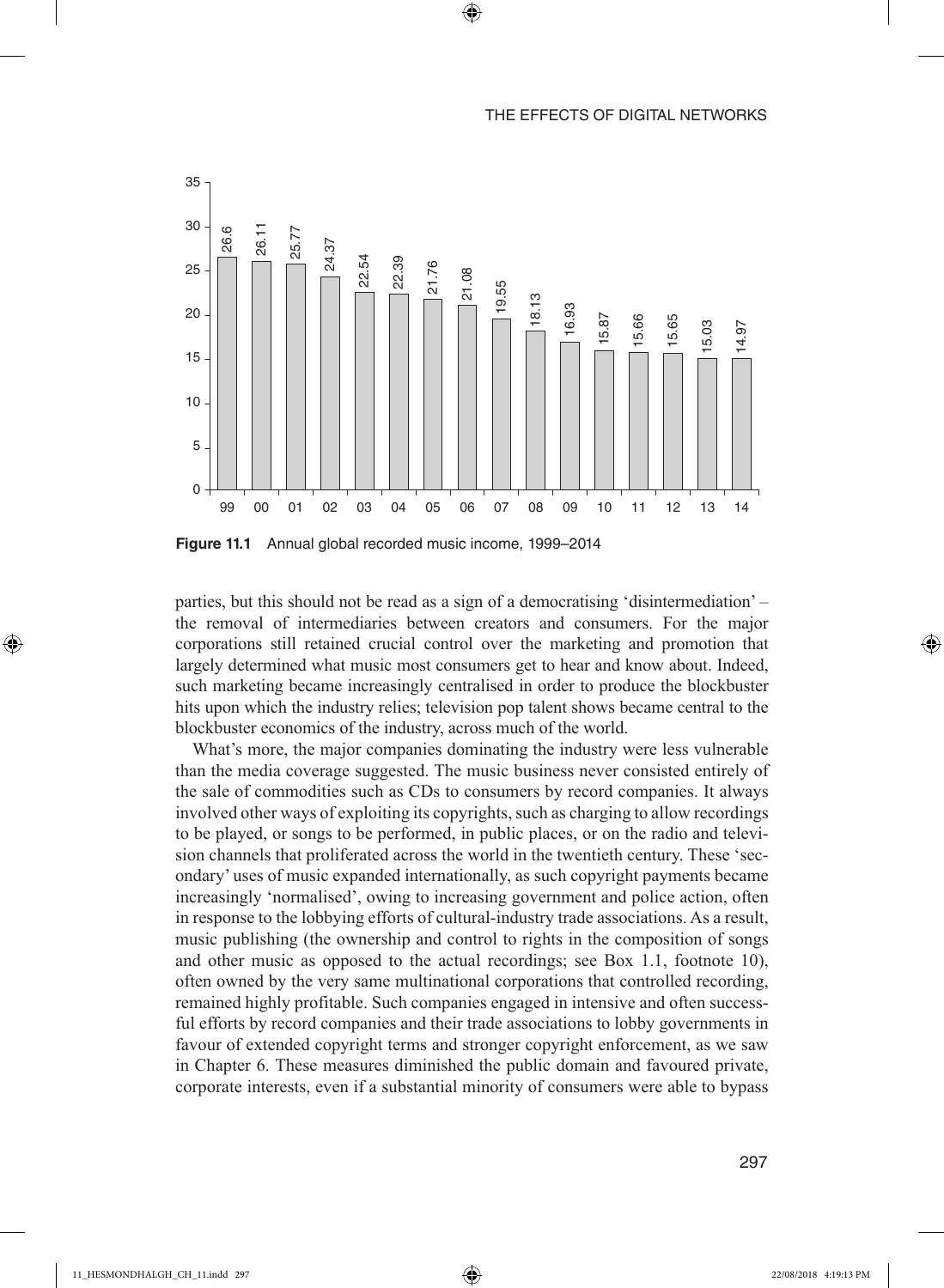such restrictions by using digital networks to share files. The multinational record companies also benefited from growth in emerging markets. These developments, often unnoticed, helped lay the basis for the recovery of the major corporations.

⊕

As financial analysts predicted the 'end of the music industry as we know it' (the title of a Forrester Research publication from 2008), salvation came from an unlikely source when Apple launched its App Store in 2008, following the successful launch of the iPhone in 2007. Apple had provided the means for the struggling record companies to sell their product via iTunes from 2003 onwards, but decidedly on Apple's own terms. It was widely felt that Apple had the big music companies in its grip, so it was surprising that they created an infrastructure that allowed new, vital means by which the music companies might find new 'legal' revenue streams for their products, notably a variety of new streaming services that launched in 2008–2010, as investors began to see potential in new markets based on subscription and advertising rather than the direct sales that had traditionally driven the music industry. The most durable of these new services was Spotify, launched in Sweden in 2008, and which had achieved over 70 million paying subscribers (and more than 70 million further regular users who use the 'free' advertising-supported service) by the end of 2017. Like many tech start-ups (including companies such as Amazon that later became fully-fledged tech giants) Spotify made substantial losses for many years, but it has become a major force in music, surviving on the basis of investors betting on the idea that its 'first mover' advantages would eventually allow it to reap super-profits – or for it to be sold at a very high price to an acquiring corporation. In spite of such losses at Spotify, Apple's launch of its own streaming service (based on its acquisition of Beats Music), Apple Music, followed in 2015, providing important Big Tech legitimation for music streaming as a business strategy, eventually achieving rapid worldwide growth in subscriber numbers.<sup>1</sup> This led to considerable increases in record company revenues from around 2014 onwards.

Spotify and Apple now form an international duopoly in the world of paid music streaming services, and both are decidedly technology companies. Alphabet/ Google's YouTube, paid for by advertising rather than subscription, remains a major force. The rise of streaming services or music 'platforms' has sealed the integration of music circulation/distribution into the IT industries, and confirmed the end of the era when consumer electronics corporations such as Sony, Philips and Thorn dominated the international music industries via their recorded-music and music publishing subsidiaries (see Hesmondhalgh and Meier, 2018).

So how did the above changes affect music culture in the twenty-first century? Did musical experience benefit from them? It seems clear that, in terms of *consumption*, relatively privileged audiences with a moderate interest in music, and with access to

⊕

<sup>1</sup> Other streaming services, such as the French-based Deezer, and Tidal, the latter associated with rap superstar Jay-Z and other music figures, currently lag way behind, and seem destined to be acquired by larger corporations. Amazon offers Amazon Prime Music (with a relatively small catalogue) as part of its Amazon Prime subscription, which also provides film and television.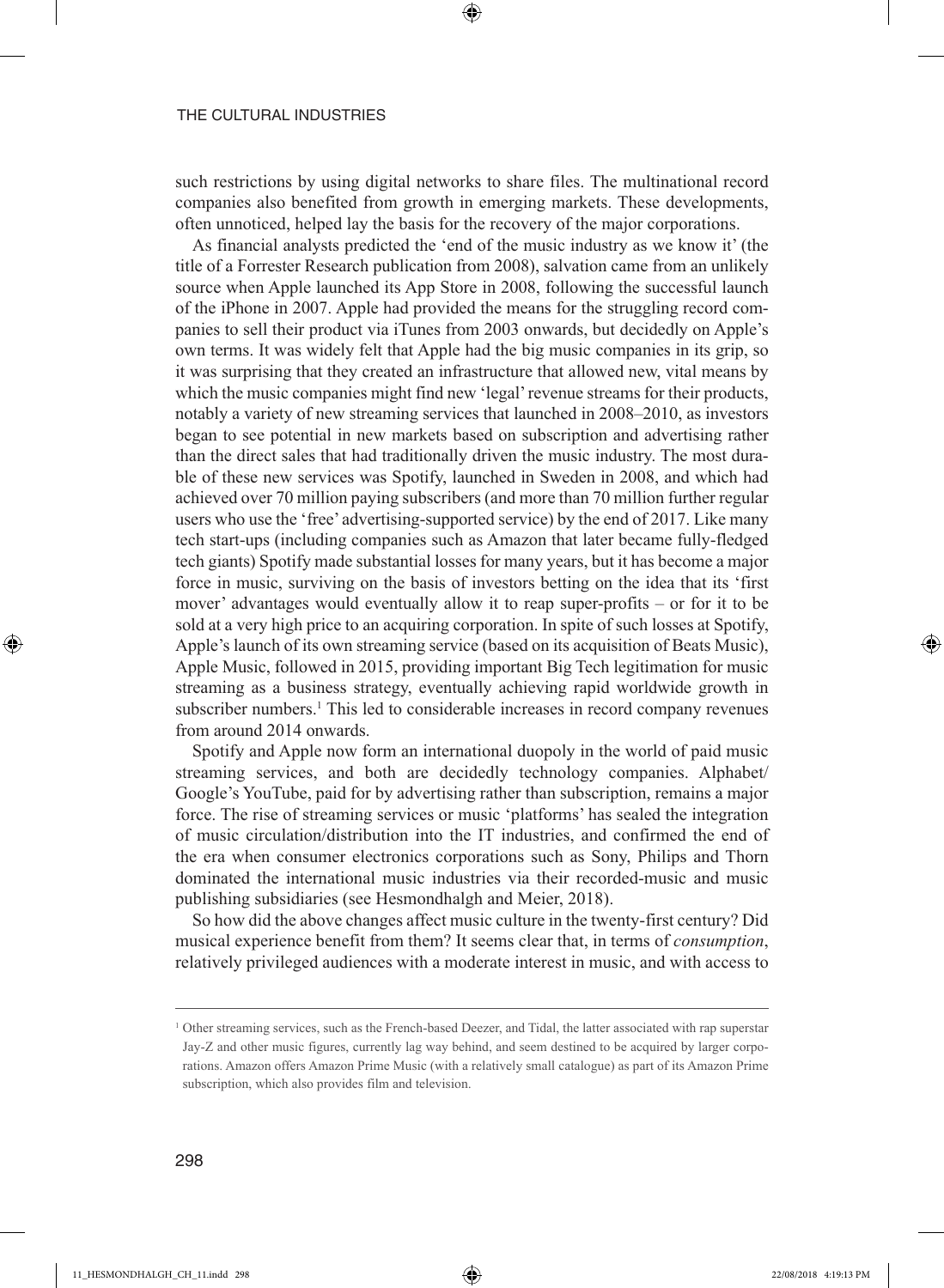the internet and other digital technologies, gained some benefits from the digital revolution. In many countries, it became possible, at a relatively low cost, to gain access to vast repertoires via streaming services or platforms such as Spotify, Apple Music and Amazon. In addition, there was also an explosion of helpful and enjoyable ancillary information about music and musicians: lyrics, background information and critical commentary, plus an abundance of information via social media about musicians' activities (tours, new recordings, media appearances, side projects). These features suggest a greater degree of choice and control for consumers. Yet there were significant negative aspects to such consumption as well, involving problems raised in the previous chapter's discussion of 'digital culture': the way in which consumer activities are increasingly tracked and monitored; concentrations of power that still determine the flow of information to consumers; and inequalities of access to this potentially rich diet of sounds and secondary texts. Because of continuing digital, social and cultural inequalities, it was privileged audiences who were able to make the most of this panoply of music and connected information.

⊕

In terms of *production*, there were many claims about the digital democratisation of music. At the peak of digital optimism (c. 2004 to 2008) it was tediously common to read or hear simplified claims that musicians could now achieve success 'via the web', without any assistance from 'the music industry'. Press and broadcast journalists gave considerable coverage to breakthroughs by acts who used web technologies such as webcams to publicise their work. Canadian pop superstar Justin Bieber is often said to have achieved fame via YouTube. The truth is more complicated (Herrera, 2010). His manager, Scooter Braun, discovered him while searching YouTube for another artist. At the time, Bieber 'had only "six or eight" videos on his account, with a few thousand views each'. The ambitious Braun had experience at a fairly high level in music industry marketing and once Bieber and his mother moved to Atlanta to join Braun, Bieber was soon signed to a major record label, Island-DefJam (part of Universal, the world's biggest record company). Another example was the Sheffield indie rock band Arctic Monkeys, who became hugely successful in 2005–2006, selling hundreds of thousands of copies of their debut album in the week of its release in the UK. Their success was widely attributed to the internet, and in particular to MySpace, the social networking site that was widely predicted at the time to represent the future of Web 2.0.<sup>2</sup> But while the band had a website where their tracks could be downloaded, they pointed out in interviews that they had never even heard of MySpace at the time of the success of their first single. Their success owed much more to their repeated exposure on traditional media, notably radio.

⊕

<sup>2</sup> MySpace, acquired by Rupert Murdoch's News Corporation in 2005, failed to establish itself as the prime site for social media (at the time known as 'social networking') and rapidly lost ground to Facebook after 2007. One way of telling the story of its decline was that a nimble IT start-up was ruined by a cultural-industry corporation. But the social media market at the time was one where, after a tipping point, network effects entailed that only one company would prevail. MySpace may have over-reached itself by trying to offer other services besides 'social networking'.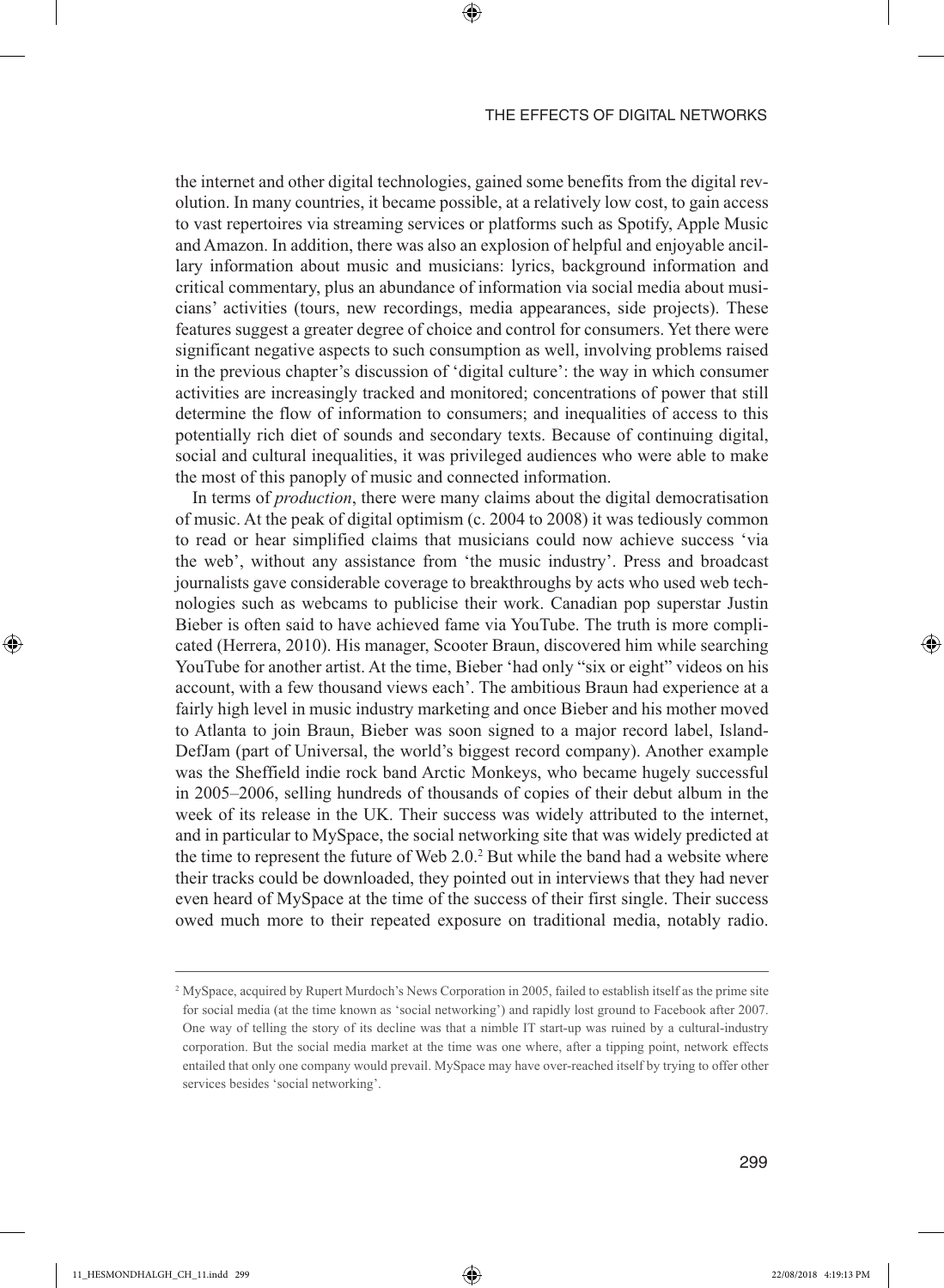Box 11.1 presents three notable cases of musicians using digital communication to achieve or sustain success, each of which generated a huge amount of often misleading media coverage. These case studies suggest that while the individual action of uploading tracks or videos to streaming sites is relatively easy, the 'new DIY' world enabled by digital technologies is in many respects even more complex than the old industry. The case of the recorded music industry suggests that the 'digitalised' world of the cultural industries seems likely to produce more intermediaries rather than fewer, and achieving success requires just as much risk and hard work as in the 'old' system. Digital technologies offer new routes for self-promotion and marketing, but they must be used skilfully, and only a limited number of artist managers and musicians will have these skills. Early notable successes involved an effect whereby the publicity generated by the use of new distribution and marketing technologies was itself responsible for some of the success of the products. At the same time, the considerable changes in consumption already mentioned have undoubtedly changed the conditions under which musicians work. But it is not at all clear that these conditions are more democratic and progressive than those that formerly prevailed.

⊕

## **BOX 11.1 DIGITAL DEMOCRATISATION OR HYPE? THE CASES OF RADIOHEAD AND AMANDA PALMER**

In 2007, a well-established and critically-acclaimed English rock band, Radiohead, made their new album *In Rainbows* available via their own website for whatever people wanted to pay for it, in advance of its release on CD in early 2008. The move prompted immense worldwide media coverage, much of it taking the view crystallised by one journalist (Jason Deans, quoted in Gibson, 2008): that Radiohead (and their management company, Courtyard) 'managed to revolutionise the way music is sold and marketed almost overnight'. In truth, this was not a model that could really be operated by any musical act that had not already established itself via the 'old' music recording industry model. As Morrow (2009) points out, only because of their widespread international renown, developed over many years with a multinational entertainment corporation (EMI), could Radiohead's gesture generate so much publicity. What's more, Radiohead's refusal to sign with EMI was a product of an old-fashioned battle over control of their copyrights. Radiohead and Courtyard had let the band's contract with EMI lapse and when they renegotiated, with the album already recorded at Radiohead/Courtyard's expense (itself a sign of the band's considerable independent financial power), 'their demand for control over their back catalogue was rebuffed' (Morrow, 2009: 163). It is relevant too that this was at a time when EMI had been taken over by a private equity company, Terra Firma, led by the flamboyant and controversial Guy Hands. Terra Firma and Hands had no experience of cultural-industry management, and established artists started to rebel, at

⊕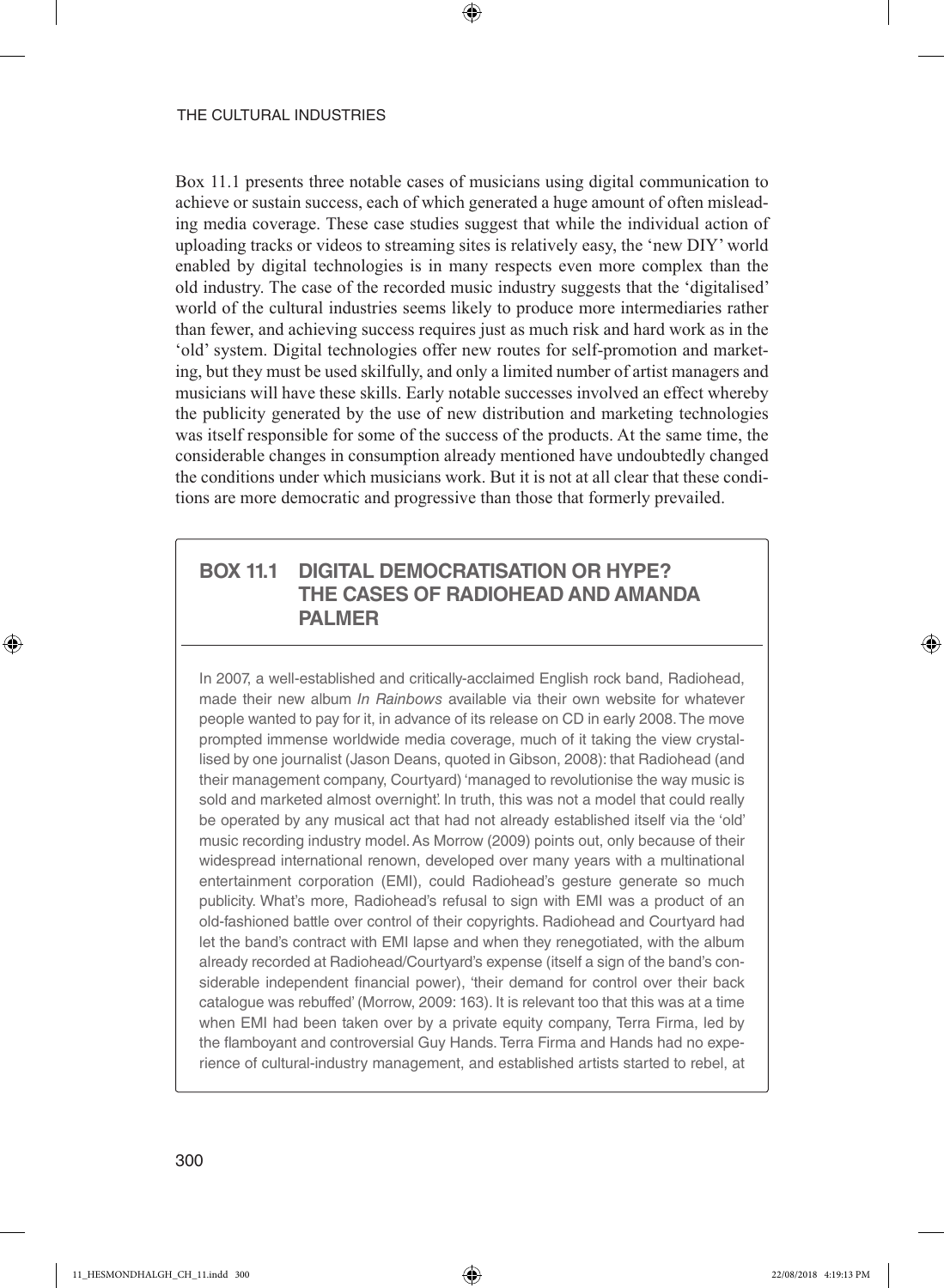a time when acts of rebellion against the established recording industry were more likely than ever to go down well with rock fans.<sup>3</sup>

⊕

The *In Rainbows* incident can be seen as an exploration of how far it was possible, at a time when 'legal' streaming services had not emerged, to draw fans away from online 'illegal' or 'illegitimate' file-sharing sites, notably BitTorrent, and towards a band's own site – with the benefit of collecting data, especially email addresses, which might be used in further publicity, especially regarding tours and merchandise. In fact, Page and Garland (2009) show that, even though the album was available potentially for free from the band's own site, millions of people downloaded it from the 'illegitimate' site instead: 2.3 million people in the first month. Yet the incident also illustrated the resilience of an older way of listening to music. The album sold 1.75 million copies in just nine months after its release on the large independent record label, XL (*NME*, 2017) and, according to lead singer Thom Yorke, made more money for the band than any other previous Radiohead release. Radiohead's strategy was not the democratising revolution that some proclaimed it to be, but it was a fascinating and exhilarating act at a moment of chaos for the recorded music industry.

A second wave of internet hype came somewhat later as the concepts of crowdsourcing and crowdfunding became popular with creative workers, business gurus and journalists (see section 10.1). Devon Powers (2015) tells the story of how in 2011 a fairly prominent US alternative musician, Amanda Palmer, who already had a sizeable following from when she made up half of a duo known as Dresden Dolls, left her record label, a subsidiary of Warner Music Group, and turned to the burgeoning crowdfunding website Kickstarter to raise funds to record a second solo album. This New York start-up company 'allows visitors to its website to contribute small amounts of money towards independent arts-related projects, where creators only receive money if they reach a pre-determined funding goal' (Powers, 2015: 124). Palmer successfully (and sincerely) presented her departure from the label as a DIY quest for liberation from the shackles of corporate control, a long-running theme in the cultural industries (see Chapter 12). She managed to gain over a million dollars in funding for what became her 2012 album, *Theatre is Evil*, released on her own label and distributed via medium-sized independent distributors in various countries. Rather than treat the Palmer crowdfunding story as an instance of a new democratised industry,<sup>4</sup> Powers recounts how the crowdfunding exercise led to a

*(Continued)*

⊕

<sup>&</sup>lt;sup>3</sup> Radiohead were not the only major act finding ways of challenging the industry by giving their music away. Prince, at loggerheads over many years with the record companies with which he 'partnered', gave away over 2 million copies of his CD Planet Earth for free with the UK newspaper *Mail on Sunday* in the same month that Radiohead made *In Rainbows* available.

<sup>4</sup> As Palmer herself does in her own account, available as a TED talk called 'The art of asking' that had been viewed nearly 5 million times on YouTube alone by September 2017.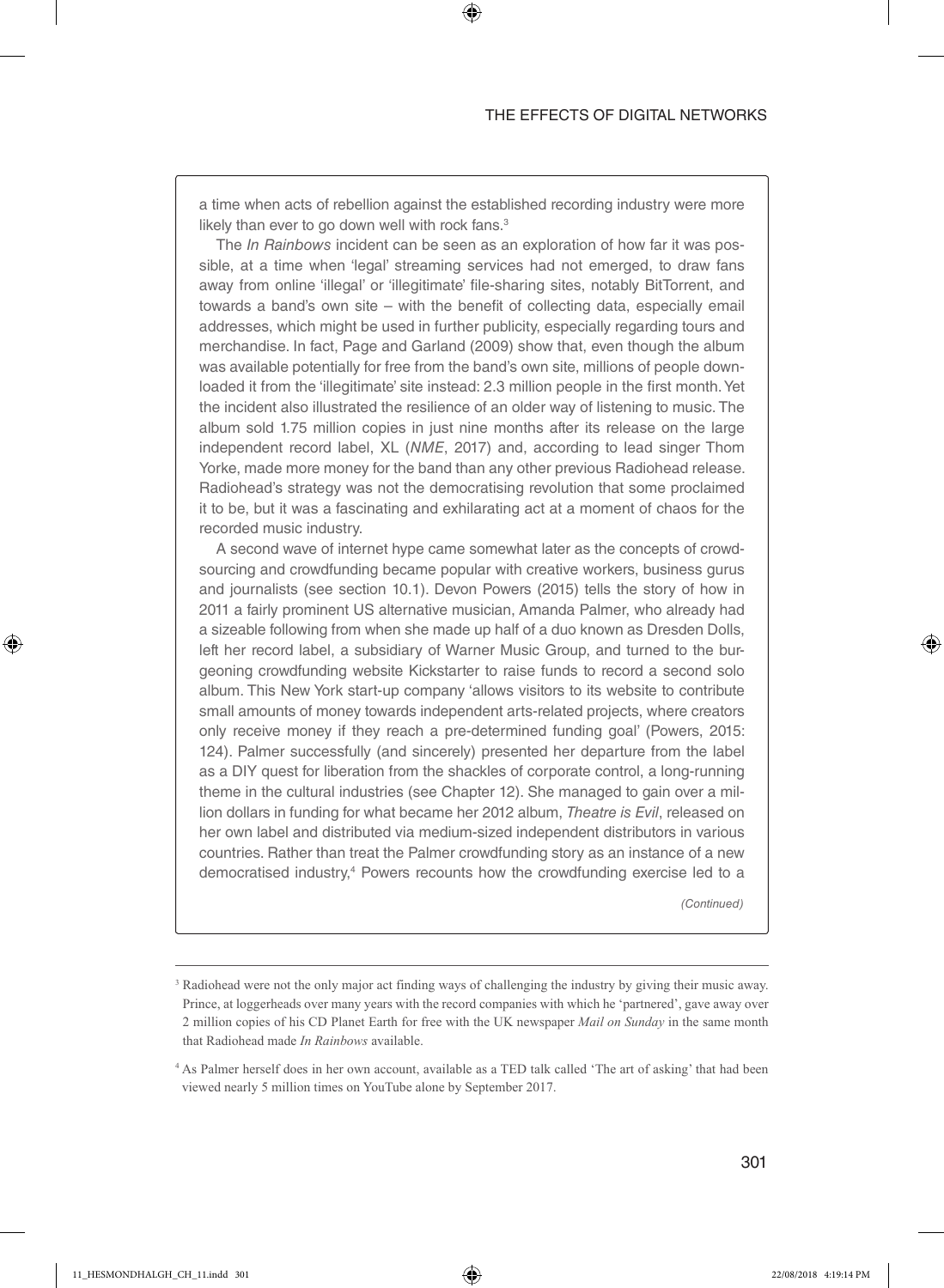huge amount of work for Palmer and her associates, online and off, as they struggled to meet their promises of gifts in return for donations, and to ride the wave of publicity generated. In Powers' words, 'as cultural entrepreneurialism returns a great deal of intermediating back to the musicians, their responsibilities often grow so immense that few musicians are willing or able to do the work themselves' (p. 127). Like Justin Bieber, Palmer continued to use many of the aspects of the 'old' music business, including publicity firms, booking agents, lawyers, accountants, designers and manufacturers. Finally, Powers points out that the success of projects such as Palmer's depends on a huge investment of time, energy and money by her most committed fans – and this relates to debates about 'unpaid labour' to be addressed in Chapter 13 (see also Baym and Burnett, 2009 on 'fan labour').

⊕

# **11.2 Newspapers and news: legacy brands remain powerful, the public interest remains vulnerable**

News is obviously one of the most important products of the cultural industries. Any coherent notion of a good society relies on the provision of up-to-date, accurate, relevant and reliable information, investigation, analysis and commentary. Newspapers have often fallen very far short of those ideals. In many countries they ceded a great deal of their journalistic importance to television news from the 1950s onwards. But they remained integral to the everyday cultural life of hundreds of millions of people throughout most of the twentieth and into the twenty-first century. Even after years of decline, from the 1950s in many countries, they remained central to the provision of news in general, and to journalism as a profession.<sup>5</sup> In those systems where newspapers have been primarily commercial rather than government concerns, they were primarily reliant on advertising for funding and profit; sales were a relatively small part of their revenues. National newspapers were able to offer geographical *reach* to advertisers; local newspapers could offer geographical *targeting*. Both could charge very high advertising rates in a market where there was relatively little competition for advertising.

As with the recorded music industry, the rise of the internet rapidly eroded the business model of newspapers. In just a few years, a huge amount of information, analysis and commentary of a kind previously provided by newspapers could be found online, and available for free, at least at the point of delivery. Even though newspapers were relatively cheap, the lure of 'free' content lured readers away from newspapers in high-income industrialised countries in substantial numbers in the 2000s and newspaper advertising revenues in such countries plunged, partly

⊕

<sup>5</sup> Nielsen (2016: 53) reports that in 2012 newspapers still accounted for 'more than 60 per cent of all journalists employed by media companies'.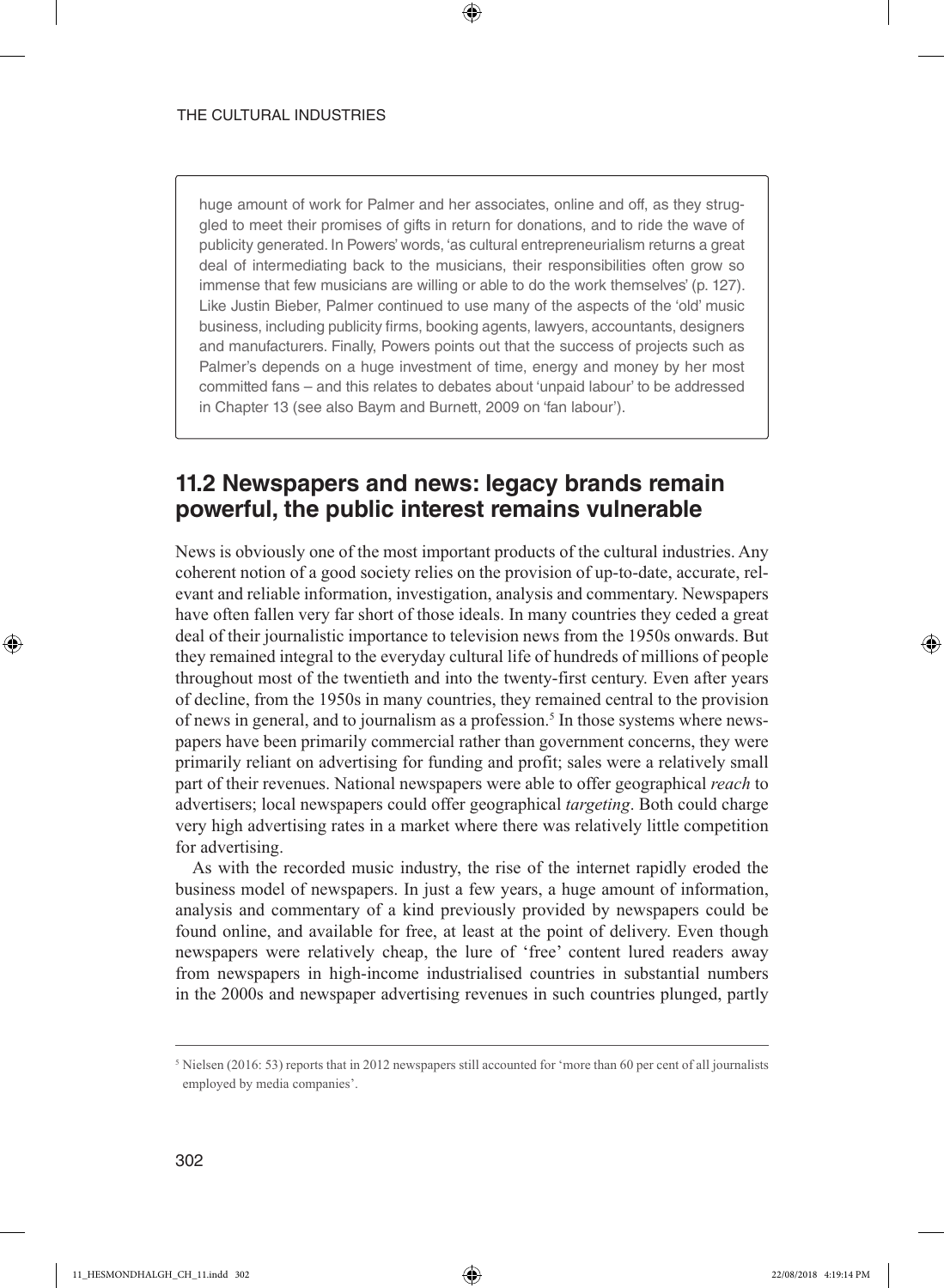

 $\bigoplus$ 

**Figure 11.2** Advertising spending, worldwide

in response to the declining figures for audience reach, and partly because digital advertising tends to be much cheaper. Figure 11.2 depicts the patterns in global advertising expenditure on different media. Note the particularly steep decline for newspapers (and magazines).

As profits began to fall, investors fearing further decline, withdrew funding from newspapers, and this meant that stock in newspapers diminished in value, furthering the funding crisis. Established owners sold off their interests, sometimes to new owners with much less sense of the social and democratic value of journalism. Newspapers were closed and budgets were cut, leading to much discussion of a crisis in journalism (e.g., on the USA, McChesney and Nichols, 2010) and speculations about the death of newspapers and even the news (*The Economist*, 2006; Kamiya, 2009).

The effects of new digital technologies on news, as with recorded music, were framed by digital optimists as democratisation. Rupert Murdoch declared in 2006 that 'power is moving away from the old elite in our industry – the editors, the chief executives and, let's face it, the proprietors' to audiences, empowering 'the reader, the student, the cancer patient, the victim of injustice' (Brook, 2006). Numerous academic commentators proclaimed that newspapers and other journalistic institutions should embrace change, for example shifting the role of the journalist from that of 'a gatekeeper who delivers to a facilitator who connects', thereby taking 'traditional journalism and liberat[ing] it through public participation', using the social media

⊕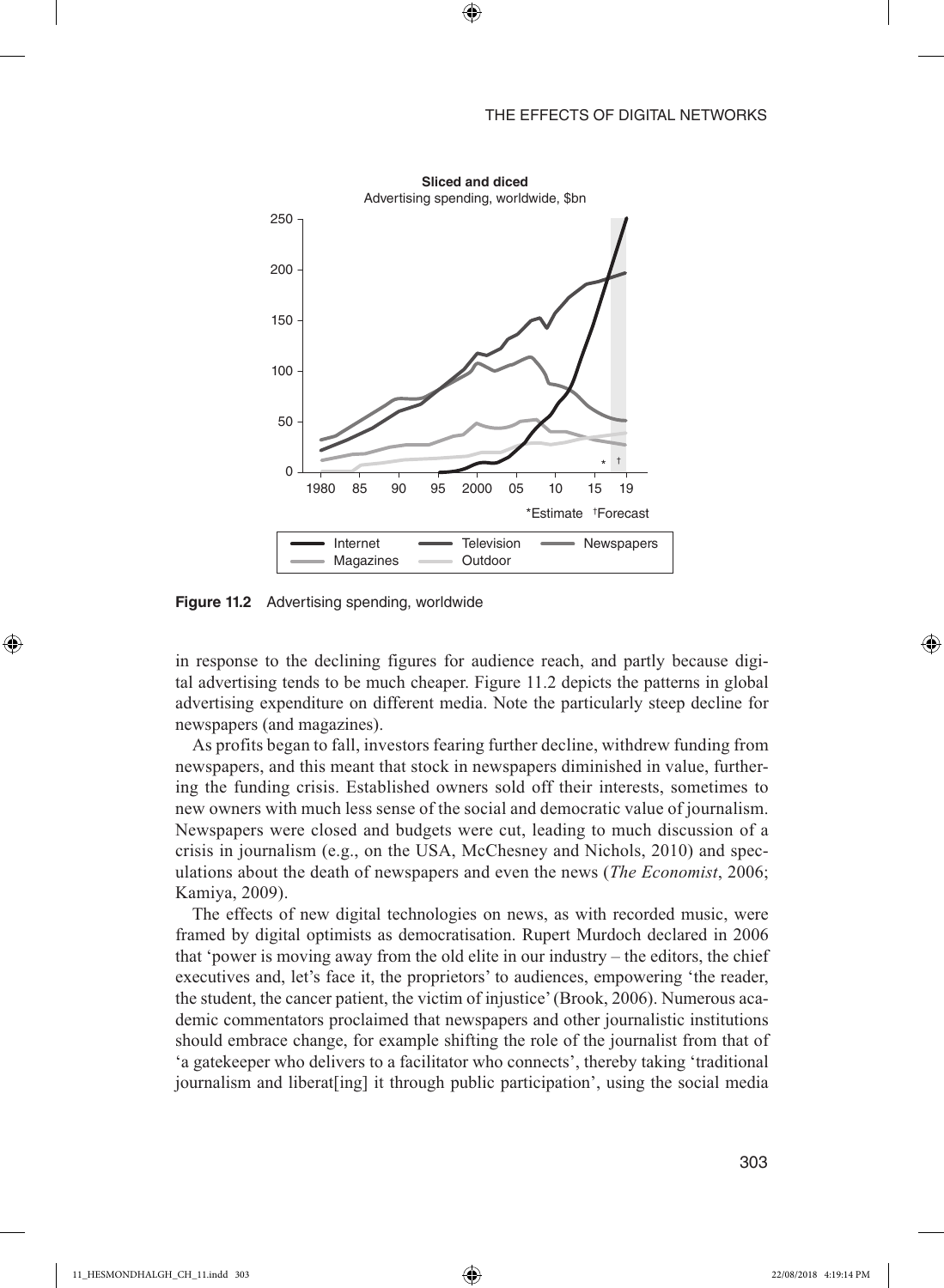and mobile devices that were increasingly part of everyday life (Beckett, 2008a; see also Beckett 2008b).

⊕

News organisations were already complying with such exhortations to embrace digitalisation, and were to do so even more assiduously as time passed. Journalists were retrained so that they were increasingly expected to perform multiple roles, including the generation of digital online content – with implications for journalistic professionalism and working conditions that will be discussed in Chapter 13. As social media spread, along with mobile phones capable of taking photographs and video, and grainy mobile footage and photos rolled into newsrooms via Twitter feeds and other means, it seemed that every major visible news event (natural disasters, terrorist attacks, clashes between demonstrators and police, plane crashes) was treated by academics and journalistic commentators on the media as an instantiation of the superiority of a new kind of 'citizen journalism' (see Chapter 10.1), 'participatory journalism', or 'networked journalism'. As it turned out, according to various studies (e.g., Wall, 2015; Canter, 2013), professional journalists responded in a variety of different ways to the new possibilities of public participation enabled by mobile video and social media. Some embraced regular amateur contributors or 'citizen journalists' as reporters. Often aspirant journalists seeking to establish a foothold in the profession, they were nearly always cheaper than professional journalists – and sometimes they offered new, fresh perspectives. In some cases this has served valuably to extend the range of voices represented within the news media (see Chapter 15 for discussion). Other journalists and editors resisted the use of such 'user-generated content', and while this may in some instances be understood as an effort to maintain professional privilege, it may also often have genuinely been through fear of a dilution of professional values. For the contributions made by passers-by are often banal and add little to public understanding – though the same of course could be said of much professional journalism. Meanwhile, real collaboration between journalists and amateurs remained relatively rare.

The main newspaper organisations have undoubtedly had their power and influence dented, but now that the post-digital newspaper industry can be viewed more clearly, it transpires that, as with record companies, there has been considerable continuity, and a great deal of money still to be made. In spite of digital optimist rhetoric suggesting that the newspaper companies were analogue dinosaurs (here too echoing coverage of the recorded music industry), by the 2010s many of the most viewed and trusted websites internationally were owned and operated by 'legacy' media organisations, such as ABC, NBC CBS and the *New York Times* in the USA, or the BBC, *Daily Mail*, *Guardian* and *Telegraph* in the UK. There were rather few new 'digital native' news entrants challenging the established forces (see Curran, 2016: 23–4). On the other hand, this should not be seen as a sign of the wondrous adaptability of the 'legacy' companies. They drew upon deep financial reserves created out of the high profit margins they had once achieved, which had been enabled by the features discussed in Chapter 2 of this book, including the very low marginal costs of reproduction once initial

⊕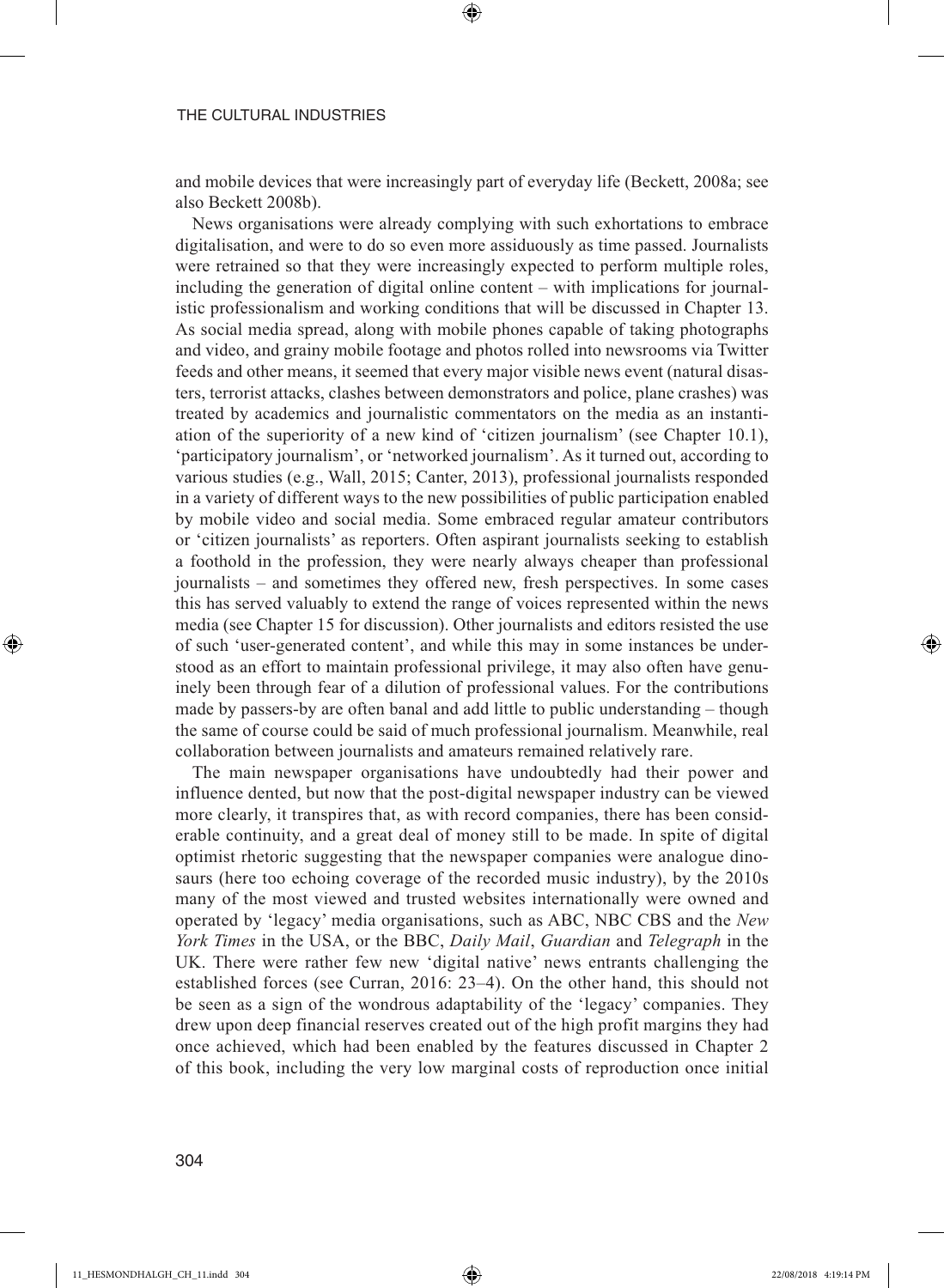investment had been made in production facilities such as printing. Meanwhile, amidst the doom, it was hardly noticed by Western commentators that in some non-Western countries during this period, newspapers and periodicals thrived as never before, often printed on paper and transported by train and plane (see, e.g., Auletta, 2012 on India).

⊕

There has undoubtedly been significant change. Journalism scholar Rasmus Klaus Nielsen (2016: 57) gets to the crux: 'audiences and advertising has moved from sectors such as newspapers, that have historically invested in news production', first of all to television, which invested less than newspapers in news reporting, and then to digital, which invested even less than television. Nielsen (2016: 52) also summarises the effects of digitalisation nicely: for all the potential that digital media offer the *practice* of journalism, they 'represent a series of serious challenges to journalism as a *profession* because they undermine the […] business models that have sustained private sector news production in the twentieth century, and so far they offer few new examples of sustainable business models' (original italics).

Faced with the decline of advertising, many publications and organisations have shifted to subscription models, often known as 'paywall' models in the newspaper and magazine industry, but this is only viable for companies that have already created a significant brand name. A common strategy is to offer a certain amount of free content per month, after which payment is required. A great many news companies now seek other ways of making money besides news itself (such as organising events, conferences and courses) and this extension of activities may in some instances distract from the core news missions of information, investigation or analysis. Some newspapers, such as the UK's *Guardian*, seek donations from their readers in the form of 'memberships' to support their work, as a museum or an orchestra might. Importantly, many 'digital native' news organisations have been 'funded by venture capitalists, wealthy entrepreneurs offering seed funding, or venture arms of large media companies' (Usher, 2017). Well-known and well-funded examples of such sites have included Gawker (closed in 2016 due to legal action), BuzzFeed, Vox and Huffpost (formerly the *Huffington Post*).

Many digital news sites have expanded into content production from their origins as tech companies involved in, for example, the creation of content management systems or digital advertiser marketplaces. Their brands were often built on blogging, and content is often produced by writers who cut their teeth as bloggers. The collection and close monitoring of audience data is central to their operations. Their hybrid nature as both tech and media organisations no doubt helps to explain some of the considerable investment involved, as the patenting and sale of new technological systems is likely to be much more profitable than journalism. Such funding has helped to create, alongside the sensationalism and 'clickbait' of sites such as Gawker (inheritors of the tradition of tabloid journalism), a surge of 'explanatory journalism' at sites such as Vox. Some sites, notably BuzzFeed, combine both (see also Carlson and Usher, 2015; Hindman, 2017). Some of these born-digital companies are international in orientation. Such companies make marked use of social media

⊕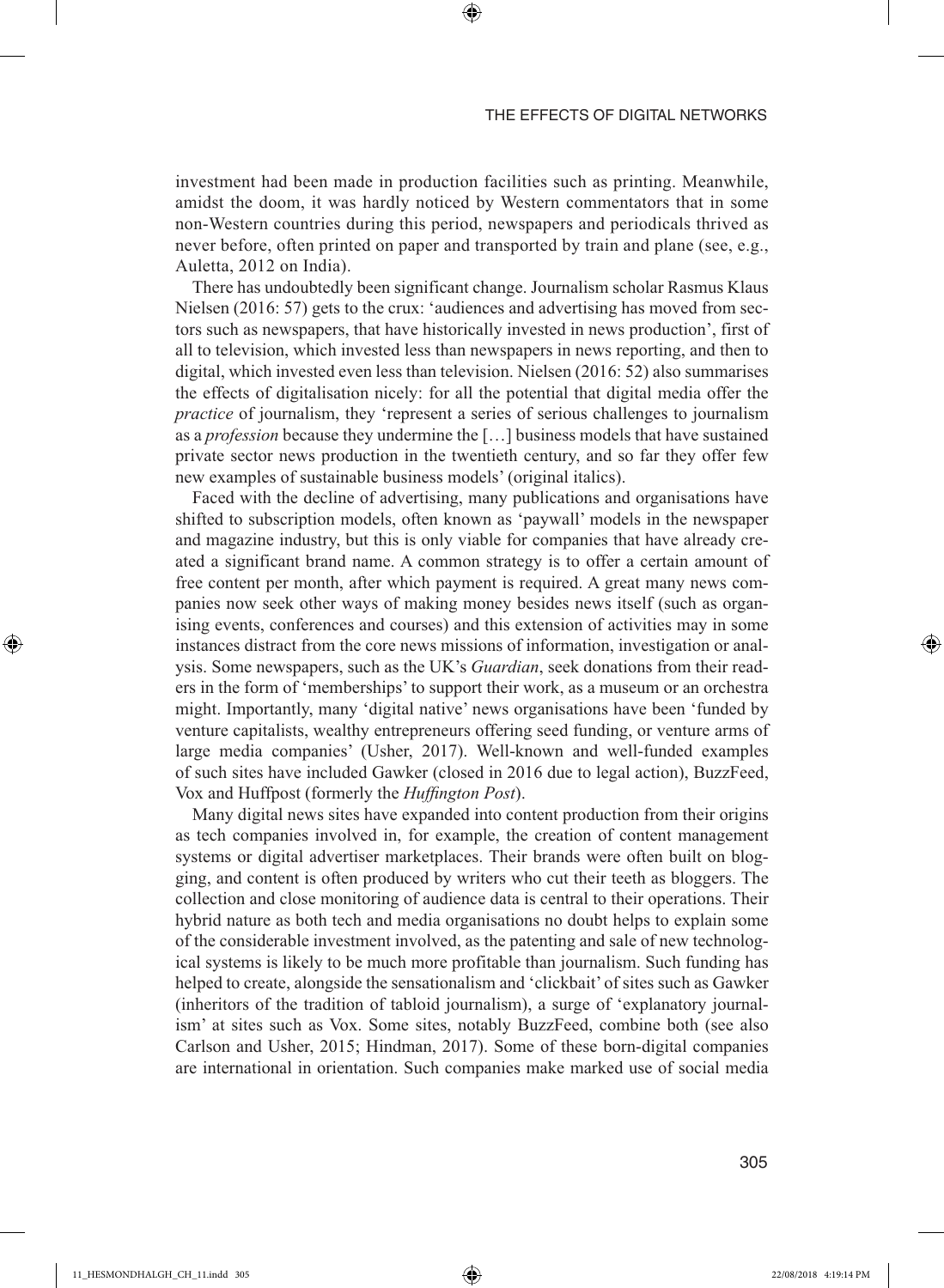promotion and aggressive search engine optimisation. Some are entirely reliant on major platforms such as Facebook for distribution. Their financial basis is digital display advertising which is likely to be vulnerable in an age of widespread use of ad-blockers (Nicholls et al., 2017). Few of these companies are showing a profit, and they face competition not only from the established news brands. Meanwhile, there is evidence that the use of ad-blockers is driving many news organisations towards the use of *native advertising*, a form of advertising that closely resembles – and can often be said to be disguised as – editorial content (see Chapter 12); BuzzFeed is one prominent company that makes widespread use of this means of funding. This is not the future that the digital optimists envisaged.

⊕

However, certain aspects of the post-digital news ecology offer more reasons to be hopeful. Another group of new organisations are non-profit, often funded by charitable foundations, and which serve to provide the kind of public service and often investigative reporting that many have feared that news organisations in the digital age will under-supply (Konieczna, 2018). Notable examples include ProPublica and the Center for Public Integrity. Very active funders include the MacArthur Foundation. There have even been examples of charitable foundations funding commercial news organisations to cover 'unprofitable' issues such as immigration and prisons (as in the case of the Ford Foundation's 2012 grant to the *Los Angeles Times*). As we shall see in Chapter 15, in discussing the effects of these changes and continuities on actual news product, there are reasons to think that there have been both losses and gains, though Chapter 13 will suggest that the effects on journalistic working conditions have generally been negative.

# **11.3 Television and online video: abundance, streaming and the increasing presence of IT companies**

Even in the early 1990s, futurologists were declaring that the internet and web would mean the death of television (Gilder, 1994), and such prophecies continued into the 2000s.6 Digital networks have by no means killed the television industry, but they are changing television in such a way that it may be in the process of *gradually* becoming something else.

Television had already been transformed across the world in the years between 1980 and 2010, largely as a result of the policy decisions discussed in Part Three. The introduction of various technologies under the marketising and information society led policies of the 1980s and 1990s, most notably cable, satellite and digital

⊕

<sup>6</sup> Amanda Lotz (2014: 2) lists a number of examples. She points out that when television survived, technology and culture journalists started predicting the end of cable television instead (e.g., Fisher, 2010, 'Cable TV is doomed').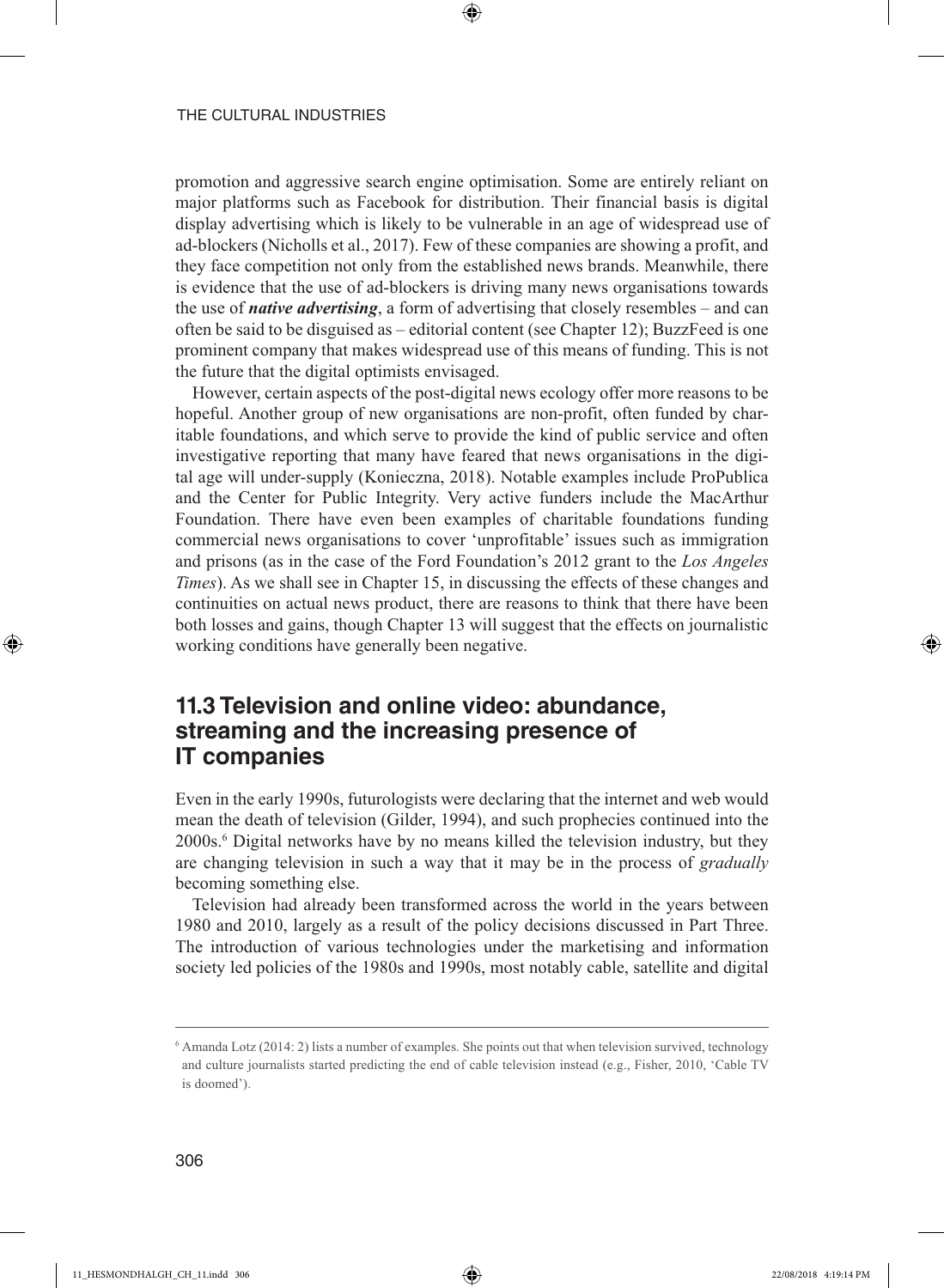television, helped to bring about a new era of 'multichannel' television. In the early 2000s, governments across the world made a concentrated push towards 'digital switchover' converting analogue systems into digital ones, complete in many countries by 2015, and laying the basis for convergence between 'terrestrial', cable and satellite systems.<sup>7</sup> There was a huge growth in some countries in 'pay-TV' subscriptions. Not only were there ever greater numbers of channels, people spent more money on television subscriptions than ever before. The bundling of television services with broadband and telephone packages, via cable or fiber optic, was the crucial means by which multi-channel pay television spread in many places.<sup>8</sup>

⊕

As all this was happening, a parallel world and parallel industry of 'online video' was developing, not replacing television but supplementing it. The key development was of course YouTube, which contains a great deal of material produced by the 'legacy' cultural industries, such as television and pop videos commissioned by major record companies, but also an abundance of other material.<sup>9</sup> For a while, YouTube was central to debates about the future transformation of television, and digital optimism framed much of the discussion (see Box 11.2). However, discussions of the remarkable rise of YouTube sometimes obscured other developments based around rather more familiar modes of television. Major television networks began to introduce sites and apps that allowed consumers to stream their content, such as BBC's i-Player in 2007, and the US subscription channel Hulu, introduced in 2008, and owned and operated by major US 'legacy' television networks.

But then, from 2010 onwards, enabled by the global spread of high-speed broadband and the spread of tablets and other devices, new subscription video streaming services began to develop, owned and operated by companies from the IT sector rather than the 'legacy' cultural industries. Netflix (originally a subscription-based online DVD delivery site) and Amazon began video streaming services for films in 2007 and gradually began to make more television content available. By 2010, the growth of video-enabled tablets and smart TVs, plus considerable investment backing, helped Netflix take off as a subscription service in the USA (Lotz, 2018: 134). Both Netflix and Amazon began to expand their online video services internationally, and both began to produce (or rather commission) their own content from 2012. Huge amounts of commentary have been devoted to Netflix's rising subscription

⊕

 $^7$  See Galperin (2004) for an excellent account of the introduction of digital television, emphasising the important role of consumer electronics industries, seeking to make 'high definition' television sets and systems the basis of a new round of consumer spending.

<sup>8</sup> It is often forgotten now that cable, satellite and digital television were all surrounded by claims about greater degrees of interactivity and freedom. This preceded and happened quite separately from what the digital optimists were claiming about computers and digital networks. See Curran (2011: 99–110)

<sup>9</sup> In China, the video hosting service Youku also transitioned from user-generated content to commissioning content from its 'partners'. It has now been overtaken by iQiyi, launched in 2010 and owned since 2013 by Baidu, China's largest search engine.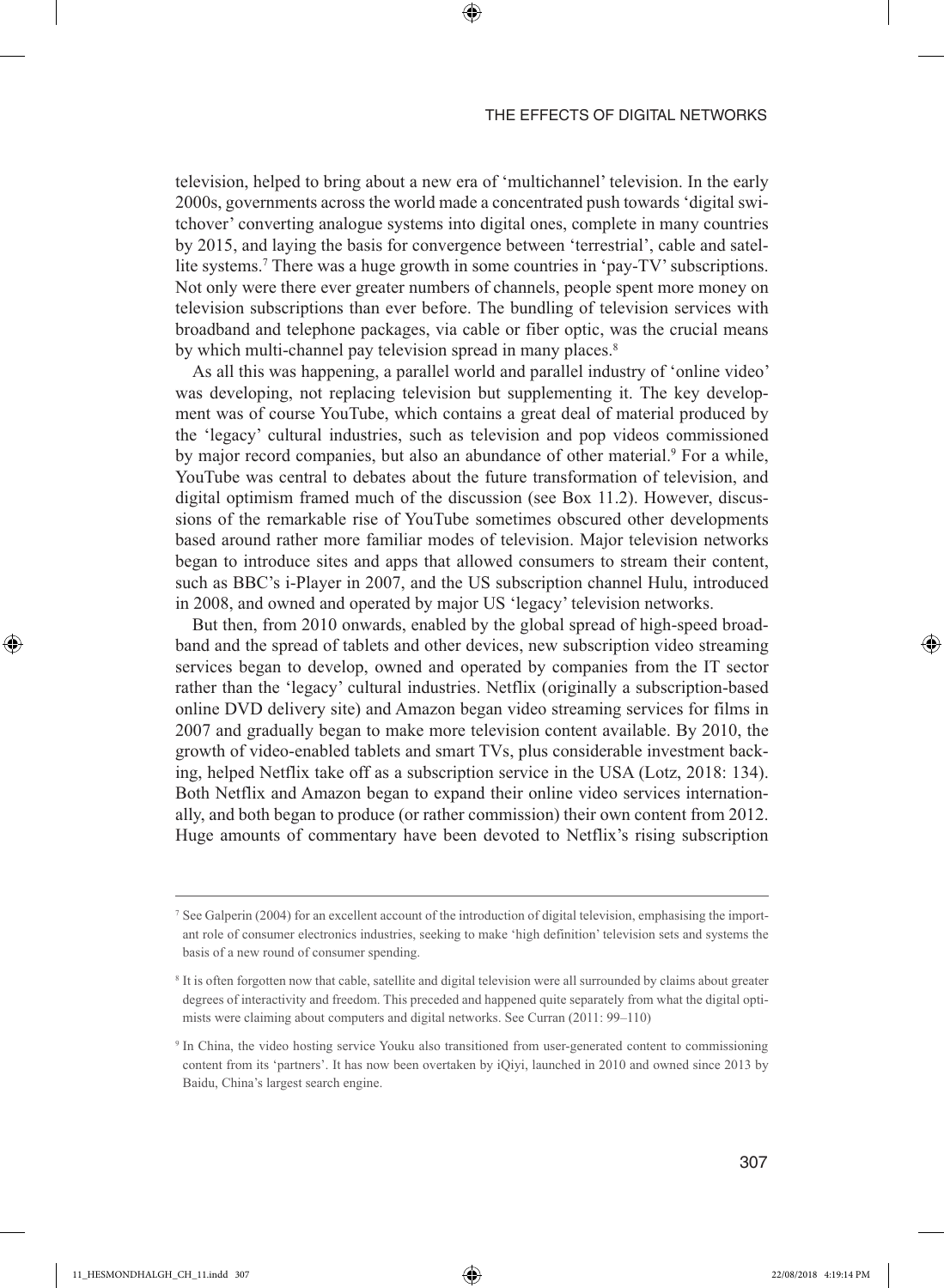numbers and cultural presence, partly based on their sudden rise in the USA, but Amazon are just as significant internationally, and they are only part of a wide range of services delivering video via the internet.

⊕

## **BOX 11.2 YOUTUBE: A NEW COMMERCIAL SCREEN ECOSYSTEM**

YouTube, introduced as a 'start up' for amateur content in 2005 and purchased by Google in 2006, enabled a new type of screen viewing and an unprecedented mixture of content. Its remarkable rise in the 2000s was greeted as a prime example of what at the time was known as 'Web 2.0' participatory culture, a new site for interactivity. While some of the writing about YouTube was naïve, even more sophisticated analysts echoed YouTube's own rhetoric by strongly emphasising its reliance on 'community' elements. For example, legal scholar and intellectual property activist Lawrence Lessig (2008: 194–6) saw it as an example of a new hybrid economy, based on a community where people interact on terms 'which are commerce free, though the motivations for interacting may or may not tie into commerce' (p. 186). In fact, interactivity on YouTube has been rather limited. As is the case with other sites based on so-called user-generated content, the vast majority of users do not produce or upload video (van Dijck, 2009).

YouTube was also widely understood in early commentary as an invigorating disrupter of legacy media. It was certainly true that YouTube's hosting of a great deal of content made for and by the cultural industries placed it at loggerheads with the corporations dominating television production. In the late 2000s, and into the 2010s, this fundamental reliance on video produced by the cultural industries resulted in battles between Google/YouTube and copyright holders, most notably Viacom: just one instance of the tensions between the IT and cultural industries that have been a major feature of the twenty-first century cultural environment. The lawsuits famously led to videos of toddlers dancing to copyrighted recordings being removed from YouTube until the courts had done their business. The resulting settlement, in the form of an undisclosed agreement between YouTube and Viacom reached in 2014, have not dispelled tensions; for example, music-industry bodies have complained bitterly about a 'value gap', claiming that YouTube pay far less in royalties to rights holders than subscription streaming services such as Spotify and Apple, which is highly significant, given that 'more music is played on YouTube than Spotify, Apple Music and every other audio streaming service combined' (*Music Business International*, 30 April, 2018). Nevertheless, YouTube continues to provide a massive promotional forum for the products of the cultural industries. By August 2017, the top 10 most-watched items on YouTube were all music clips produced by multinational corporations.

Targeting user-generated video content as a basis for establishing itself as the dominant player for internet video content was part of YouTube's ambitious and

⊕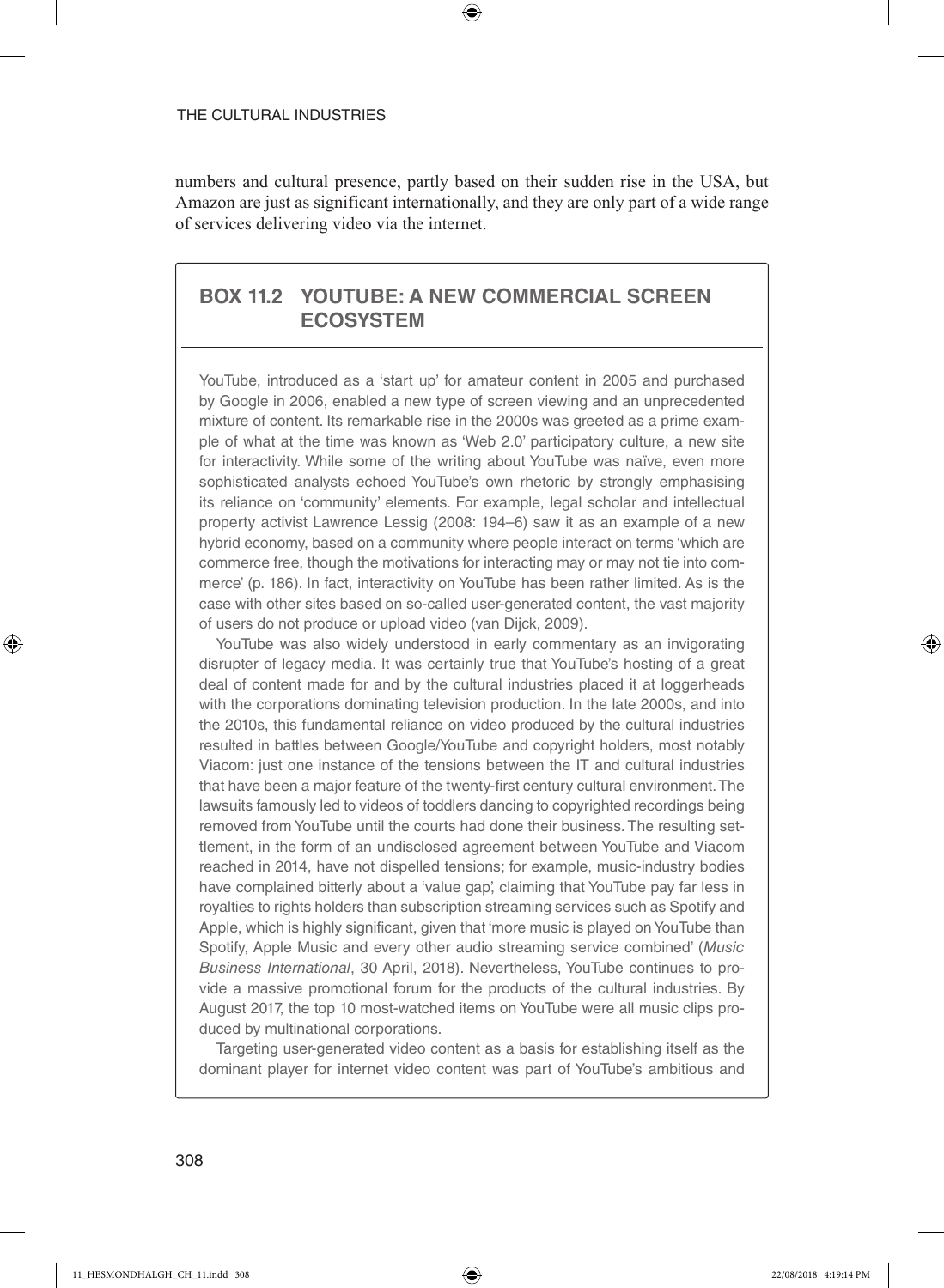well-funded business model from the early days of its development in 2005, as Vonderau (2015: 364–5) shows. But YouTube has become a massive, international and diverse 'commercial ecosystem' (Lobato, 2016: 2) in ways that no one could have predicted. As it sought to professionalise and formalise (Burgess, 2013) the unruly proliferation of videos on its site, Google sought to work with external companies, which it designated *multichannel networks*, 'a new breed of intermediary firm that link entrepreneurial YouTubers with the advertising, marketing and screen production industries' (Lobato, 2016: 4), providing (initially) non-professional creators with technical and promotional services in return for an often-hefty commission. These networks were made possible when YouTube introduced revenue sharing of video advertising, and automated content identification, which allowed third-party management of advertising accounts. The generation of revenue was in turn reliant on the earlier successful introduction of 'programmatic advertising' software: systems that match advertising to content automatically. Many of the most prominent firms have now been taken over by cultural-industry firms; the most widely reported was Disney's takeover of Maker Studios in 2014. Most are based in Southern California, and they are rapidly becoming part of the Los Angeles entertainment world.

⊕

However, what happened should not be understood simplistically as a process by which YouTube's exciting disruptive visions were captured or co-opted by the cultural industries. No one could have predicted the take-off of these networks, or the emergence of distinctive genres of 'social media entertainment' (Cunningham and Craig, 2016) that have thrived on YouTube internationally, especially among young people: vlogging, gameplay and style tutorials. The content of such sites are heavily branded and commercialised and they can be easily dismissed. But they also involve ethnically and sexually diverse talent and often draw similarly diverse audiences.

A bewildering variety of terms has been used for these services, and for their effects on television and other audio-visual industries such as film and radio. They are sometimes called *OTT ('over the top') services*, because they do not require a set-top box of the kind that allows cable, satellite or digital television viewing. They are also widely known as VOD or video on demand. Some services are paid for mainly by advertising or on the basis of individual transactions (i.e., paying to watch a particular film) but the most important development has been the growth in subscription-based television beyond the bundled packages that consumers have paid for in cable and satellite for some years. Lotz (2016) and others use the term *internet-distributed television* to refer to these new forms of television delivery existing alongside digital and cable television. In analysing the transformations wrought by internet-distributed television, some commentators emphasise a shift away from watching television in a 'linear' sequence determined by television schedulers. This began with the spread of recording devices such as video cassette and DVD recorders from the 1980s, and intensified with digital recording devices

⊕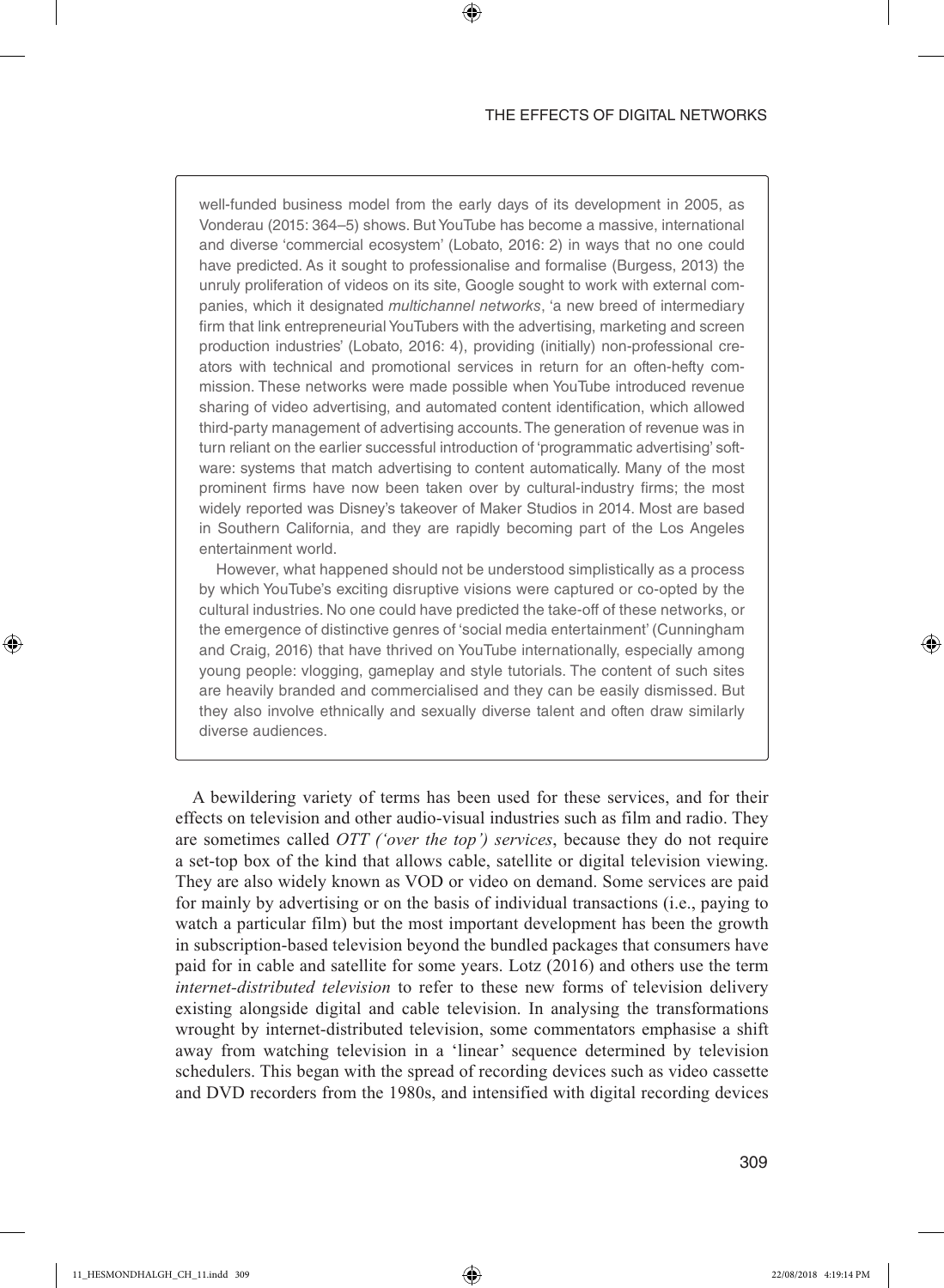such as TiVO in the early 2000s. But now increasing numbers of viewers access video content 'anytime, anywhere' on a number of devices, including home-based television sets, personal computers, tablets and mobile phones. The use of such devices to access video content is extremely varied internationally, however. The USA has 84 subscriptions to 'over the top' video on demand services per 100 television households, and no other country comes close to this figure: Sweden has 40, whereas Italy and China have 8, and India and Russia have 1 (Ofcom, 2017).

⊕

*Non-linear television* is one term that has been used for this emergent new environment, even though at time of writing, the degree to which people eschew scheduled, linear television varies enormously between different countries, and television viewing is still predominantly 'live' (Ofcom, 2017). This may begin to change, as younger viewers change their habits. *The Economist* (9 February 2017) reported Nielsen data compiled by Redef, a media newsletter, suggesting that viewing of broadcast and cable TV by all age groups fell by 11 per cent between 2010 and 2016, and by 40 per cent among 12–24 year olds. An emergent trend towards 'cord cutting' in the USA (abandoning cable in order to watch TV via the internet) led to non-OTT pay-TV slipping from 90 per cent penetration in 2010 to just over 80 per cent in 2016. But that is still a massive cultural and industrial presence, and amidst varying statistics, it is too early to be sure whether 'linear' television will disappear, as some are predicting.

What is clear, as with developments in recorded music and news, is that there has been a proliferation of the ways in which video content (including, but not confined, to television and films) can be experienced.10 Superficially at least, this involves a greater degree of audience control over the television experience. In an intelligent overview of changes in how media industries (primarily television and radio) understand audiences, Philip Napoli claimed that there had been two major evolutions in the early twenty-first century: **audience fragmentation** and **audience autonomy**. In using the latter term, Napoli was referring to his view that a range of features of the new media environment (interactivity, mobility, 'on-demand functionality' and 'increased capacity for user-generated content') all 'enhance the extent to which audiences have control over the process of media consumption' (Napoli, 2011: 8).

The degree to which such facets constitute *meaningful* control and autonomy for consumers is another matter, however. Very few people contribute content that is seen by more than a handful of people. Mobility and 'on-demand functionality' are certainly convenient and even pleasurable. But the term 'autonomy' has significant connotations beyond consumer choice and control, referring to ideas about freedom and agency that are fundamental to contemporary democracies. Beyond questions

⊕

<sup>&</sup>lt;sup>10</sup> I focus here on television, but many of the issues here apply to ways of experiencing film beyond the cinema. This has led some analysts to merge discussion of film and television industries into entities called 'screen entertainment', addressing 'screen distribution' and even 'screen industries'.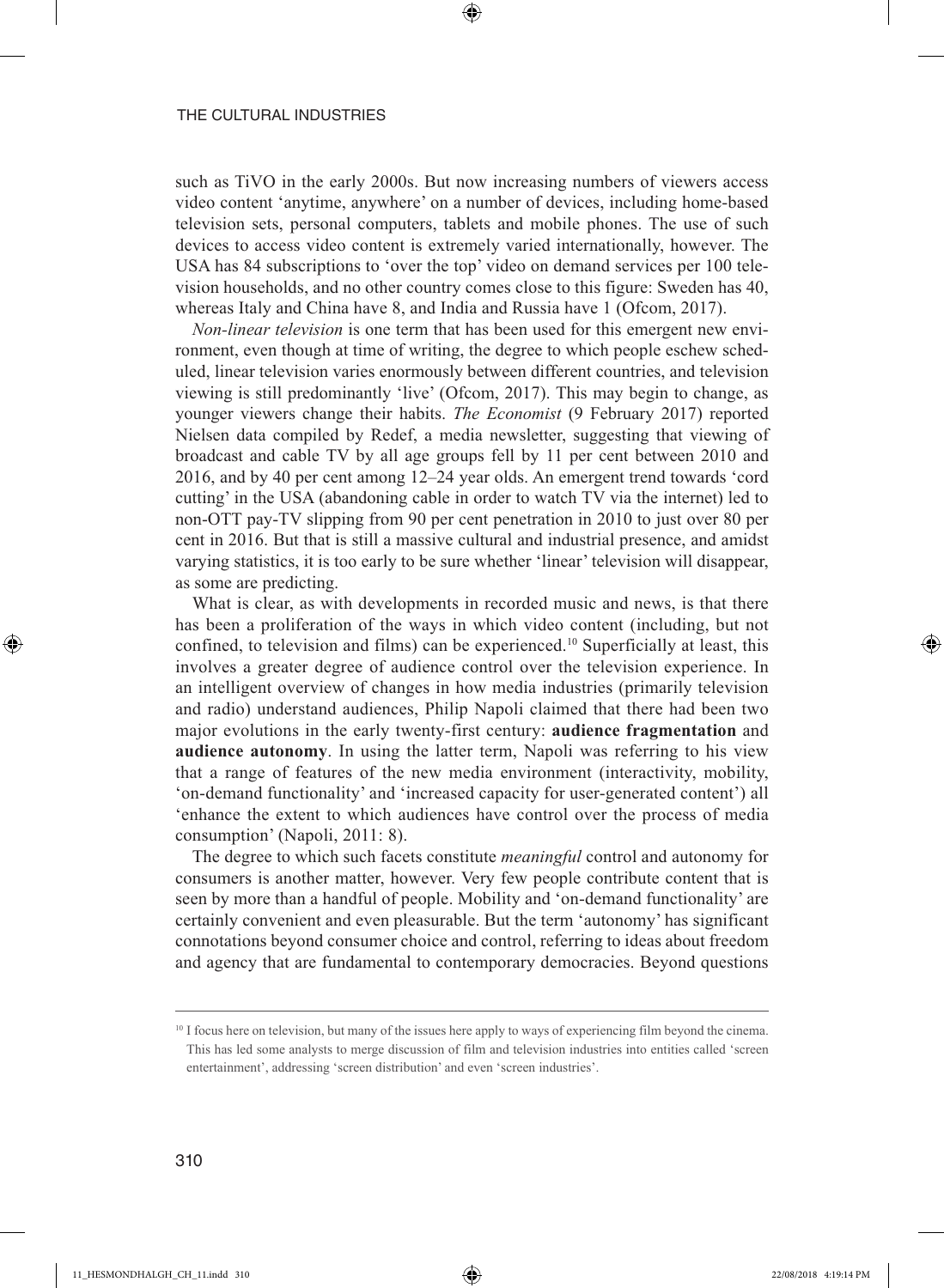of convenience and pleasure, there are more fundamental issues. Is the new television environment serving the cultural and social needs of the societies in which they operate, by providing the information and entertainment that people need to make sense of their lives, communities and democracies? Some commentators have pointed to how increasing fragmentation and personalisation (see section 10.2) accelerated by certain key aspects of digital networks – including the use of 'big data' by advertisers – may threaten 'the ecology of connections that link citizens and groups via information, argumentation, empathy, and celebration as members of a shared social and civic space' (Couldry and Turow, 2014: 1710). There is also the related but somewhat different question of what *quality* of television we are getting in the new ecosystem of 'connected viewing' (Holt and Sanson, 2014). In North America and Europe, many viewers, especially affluent and highly-educated ones, feel that there has been a remarkable amount of high-quality production in recent years, particularly in the fields of drama and comedy, and some cultural commentators have hailed the post-2000 period as a new 'golden age' for television. Certainly, unprecedented amounts are being invested in production. But has this genuinely enhanced the diversity of quality content available for broad sectors of the population? As well as YouTube, web television 'platforms' have sought to provide distinctive content for communities that are often under-served by mainstream television, including communities of colour and LGBTQ people. Aymar Jean Christian (2018) has written powerfully about some such ventures in the US context, including a web television platform or channel he himself helped to develop in Chicago, Open TV. Some are funded by donations and charitable foundations, similar to some of the news initiatives discussed in section 11.2. Meanwhile, in China, web television for a while offered alternatives to the dominant state-sanctioned channels, until China introduced new regulations controlling content in 2016.

⊕

Perhaps the most striking feature of the emerging effects of digital networks on television and video in the long-term industrial context has been the increasing presence of IT corporations, such as Netflix, Amazon, Apple and Baidu, alongside the 'legacy' television companies. Reasons why citizens might be concerned about the increasing presence of the big IT corporations in contemporary cultural production and consumption were summarised in section 10.2. By contrast with the recorded music industry, where there have been few signs of companies such as Spotify and Apple investing in musical production, tech companies such as Amazon, Netflix and more recently Apple have begun to make significant investments in content production. Some commentators worry that public service mandates that have served television well in some countries are threatened by the vast resources that the tech companies, and the telecommunications and cable companies increasingly running cultural-industry firms, are able to mobilise (Lowe et al., 2018). This in turn may have implications for cultural identity in many countries, especially smaller ones (McElroy et al., 2018). Studies by the European Audiovisual Observatory suggest that approximately half the television titles in Netflix catalogues in the 28 countries of the European Union were

⊕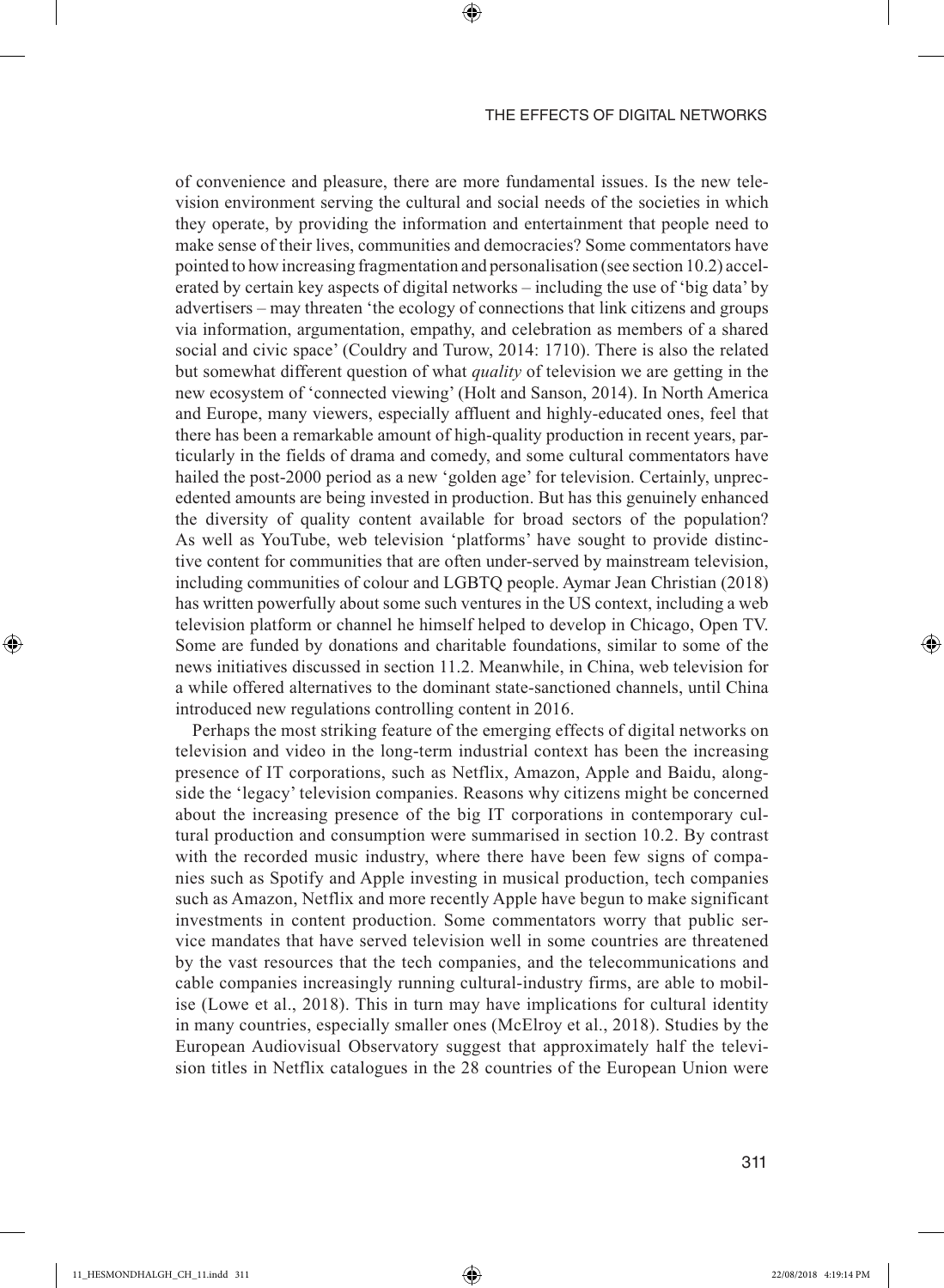American, and about a third European, mainly British, French and German, with content from many other countries largely absent; US film dominance was even more pronounced (Lobato, 2017a: 7).

⊕

## **11.4 Books: print survives, self-publishing thrives**

Book publishing was yet another industry widely predicted to be imminently endangered. Yet again, we see unpredictable evolution, the increasing presence of IT giants (notably Amazon) and an increasing but problematic abundance.

The 1970s saw the rise of an oligopoly of multinational publishing conglomerates, which swallowed up many smaller publishers. Book retailing consolidated in the 1980s and 1990s, with the rise of giant retail chains such as Borders and Barnes & Noble, and increasing sales in supermarkets (Rønning and Slaata, 2011). Independent bookshops went into decline. This was obviously an important development, but the real digital revolution in the book industry during this phase, in John B. Thompson's (2005, 2010) view, was in the production process: operating systems, content management, sales and marketing, and content delivery all radically digitalised in the early years of the century. This change had a basis in longer-term modifications in the production process, some of which were akin to those taking place in musical recording (see section 11.1).

The rise of Amazon as an online retail giant from 1999 onwards, beginning with books, saw Amazon rapidly gain market share at the expense of the chains in leading North American and European markets, and, as with music retailers, many book retail chains went out of business in the 2000s.11 In spite of Amazon's desire to make e-books the new basis of the book industry, the final object purchased and experienced by book consumers has remained mainly non-digital. The printed book has proven surprisingly durable.

This wasn't how things were supposed to happen. In the late 1990s and early 2000s, a number of consultants had predicted that e-books would very soon achieve significant market share. Yet sales of e-books remained tiny, defying the projections of the analysts. But then in 2006 and 2007, respectively, Sony launched its e-book reader and Amazon launched its Kindle. These used non-reflective screens and digital 'ink' that better approximated actual print. The wi-fi-enabled version of Kindle had dropped substantially in price by 2010, and this led to a surge in the purchasing and free downloading of e-books, as new owners hurriedly (over) accumulated content for their devices. Many commentators asserted or assumed that events in the music recording industry would provide a model for what was going to happen in other digitalising cultural industries, and many inside and

⊕

<sup>&</sup>lt;sup>11</sup> As discussed elsewhere in this book, Amazon used its increasing domination of book retailing to diversify into a wide range of products, thereby becoming the 'Walmart of the web' (*The Economist*, 1 October 2011), i.e., equivalent to the vast US hyper-market chain.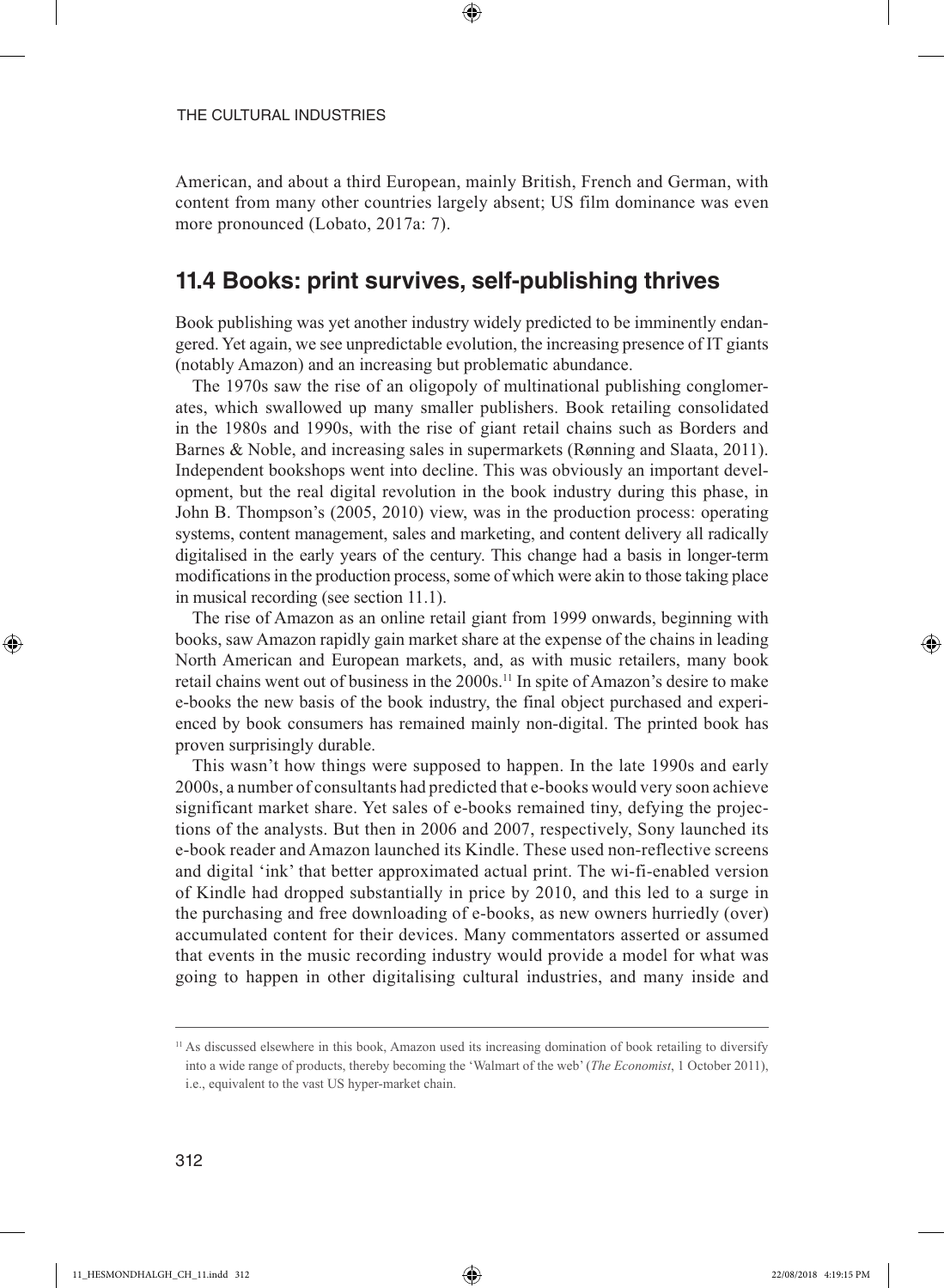outside the publishing industry predicted a rapid rise for the e-book. According to this view, the decline of sales of CDs presaged declines for books. Yet the death of the printed book did not ensue. Thompson (2010) summarised some of the reasons why some sceptics in the book publishing industry felt, even with the onset of Kindles, that music was 'a poor analogy for the book' (p. 319) in understanding developments. Many consumers wanted to listen to songs rather than albums, and were happy to skip tracks – this was much less true of books, which were still mostly read sequentially. While some hi-fi enthusiasts felt that laptops and mobile phones provided inferior musical experiences, many music listeners were comfortable with hearing music through such devices; by contrast, reading a book on screen remains a substantially worse experience for most readers than reading a printed book, even with improved e-ink technology. Carrying lots of music on a mobile device such as an i-pod is clearly an advantage but most people don't need to carry around lots of books and publications – 'one book will do' (p. 319).

⊕

Thompson (2010: 331–3) also put forward a number of reasons for the very slow and erratic progress of the e-book revolution. Reading devices had tended to be clunky and even with the new Kindle era of improved e-book readers, polls continued to show that a vast majority of readers preferred the printed book.<sup>12</sup> There was a bewildering array of formats and as a result, consumers feared obsolescence and a lack of usability across different devices. There was great uncertainty on the part of publishers about rights ownership. E-books still cost a great deal to produce, but consumers reacted negatively to being charged a price only just below that of the physical object, the book – which remained cherished by hundreds of millions of people. Thompson (2010: 318) wisely remarked that although digitalisation was in the process of transforming the book industry, it was too soon yet to be certain about what form these transformations would take.

In the years since Thompson's account, e-books have certainly increased their presence. E-books went from global sales of practically nothing in 2008 to around USD 3.5 billion by 2013 ('The future of the book', *The Economist*, 10 October 2014). In China's strictly controlled but booming book publishing market, both physical and digital sales increased markedly. But while sales of printed books accounted for nearly all the USD 13 billion global sales in 2008, they had only declined to just under 12 billion by 2013 – nothing like the widely predicted fall. From about 2014, rather unexpectedly, there were signs – though somewhat disputed – that e-book sales had stalled and physical book sales had recovered. There was widespread discussion of this phenomenon from 2015 to 2017, with some sources even referring to books' 'peak digital' having been passed (Jenkins, 2016).

While future trends are unclear, and this book is not a work of futurology, two clear developments can be noted. One is that Amazon continues to exert extraordinary power and influence over the book market, even as it focuses on a huge

⊕

<sup>&</sup>lt;sup>12</sup> See, for example, *The Guardian*, 21 July 2010: 'Better read than dead'.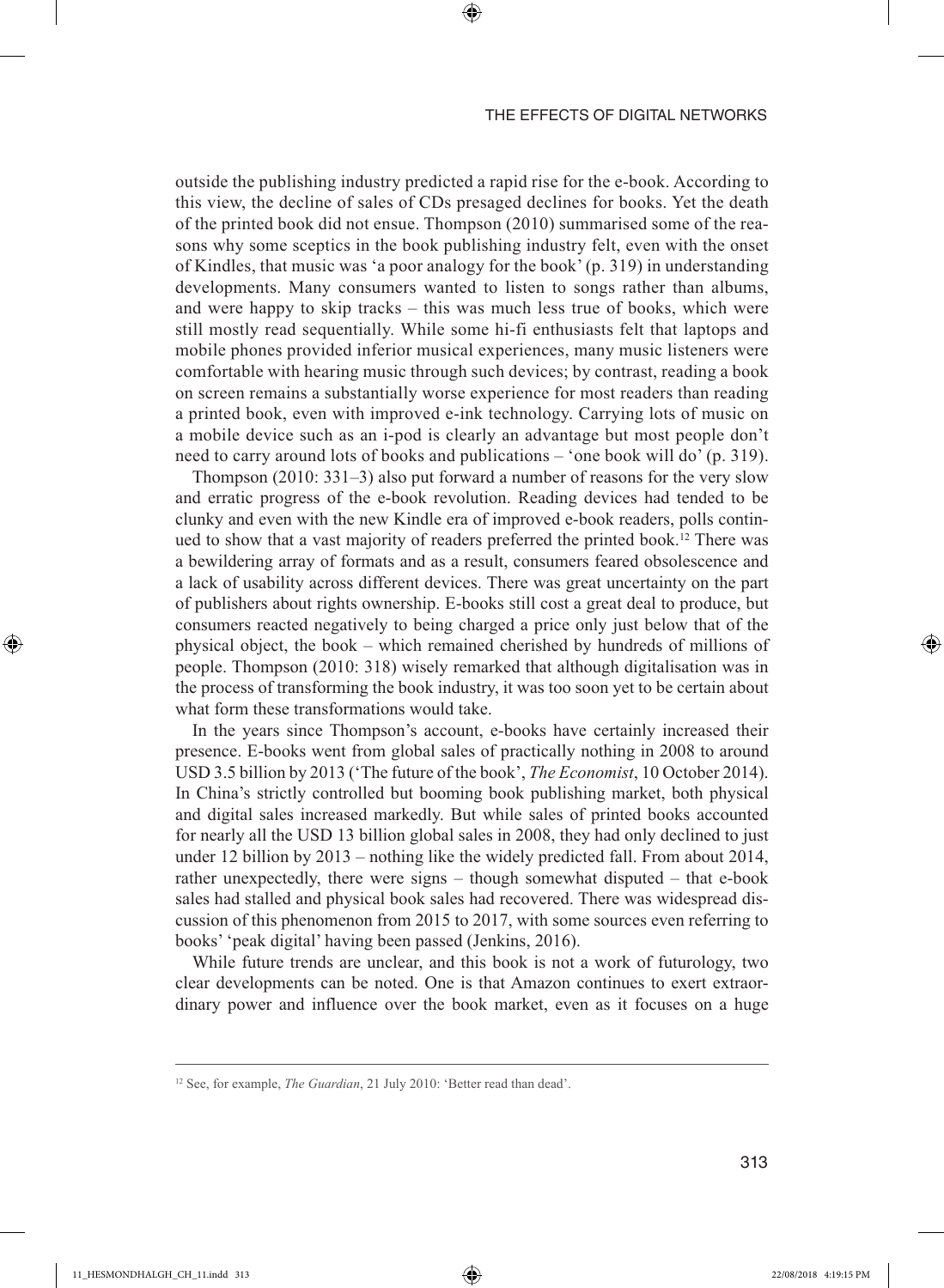range of other activities beyond the book sector where it began its rise to dominance. Since 2010, it has spread beyond the USA, UK, Germany and Japan, and has rapidly increased its market share in the rest of the world, from 8 per cent in 2010 to 24 per cent in 2016 (*Global e-book Report*, 2017). Books are a cultural industry where Amazon's influence is likely to be profound. It is able to offer huge discounts for printed books on the basis of its ability to buy in vast bulk; and it has a strong interest, as a tech firm and seller of e-book readers, in promoting further growth in the e-book market. Amazon also, however, operates as a 'platform' for many small publishers who operate with very low budgets and low levels of professionalism – including extremely poor design and proooffing standards.<sup>13</sup>

⊕

A second major trend is a huge increase in self-publishing that digital networks have partly brought about– a development that often evades official statistics. A number of new intermediaries offer authors basic self-publishing facilities, including Smashwords, Author Solutions, Lulu, and most importantly of all, Amazon itself (Waldfogel and Reimers, 2015). Such 're-intermediation' means that potential authors can evade the traditional author–publisher relationship, still mediated by 'literary agents' in many genres. There is much media coverage of books that have initially been self-published or published by tiny, poorly funded virtual publishers. A key instance was the 'erotic' novel *Fifty Shades of Grey*, first published in 2011, and a massive international hit in 2012–13. However, much of its success, and its continuing prominence in popular culture, depended on its being picked up and marketed by a multinational corporation, Penguin Random House.

Books demonstrate the resilience of certain features of the cultural industries even in the face of massive technological change, and they show how difficult it is to predict the effects of digital networks.

# **11.5 Digital games**

Digital games are interesting, among other reasons, because they represent a new cultural industry that emerged from digitalisation, rather than an existing 'legacy' industry that was reshaped by it. They have also involved unusually high levels of hardware/software 'synergy' or integration (see Chapter 8) in that the companies that have dominated the production of the expensive games machines or consoles have also been key players in the production of the games played on them. Here too, though, digital networks have begun to shift the nature of the market for digital games.

For many years, games were condemned or worried over as simple, violent fare for the young. It was apparent by the 1990s, however, that the video games industry (as it was then usually known) was going to last. As it developed in the 1990s and 2000s, that industry came to be based on a number of sectors: producers of

⊕

<sup>&</sup>lt;sup>13</sup> Sorry, I couldn't resist the joke.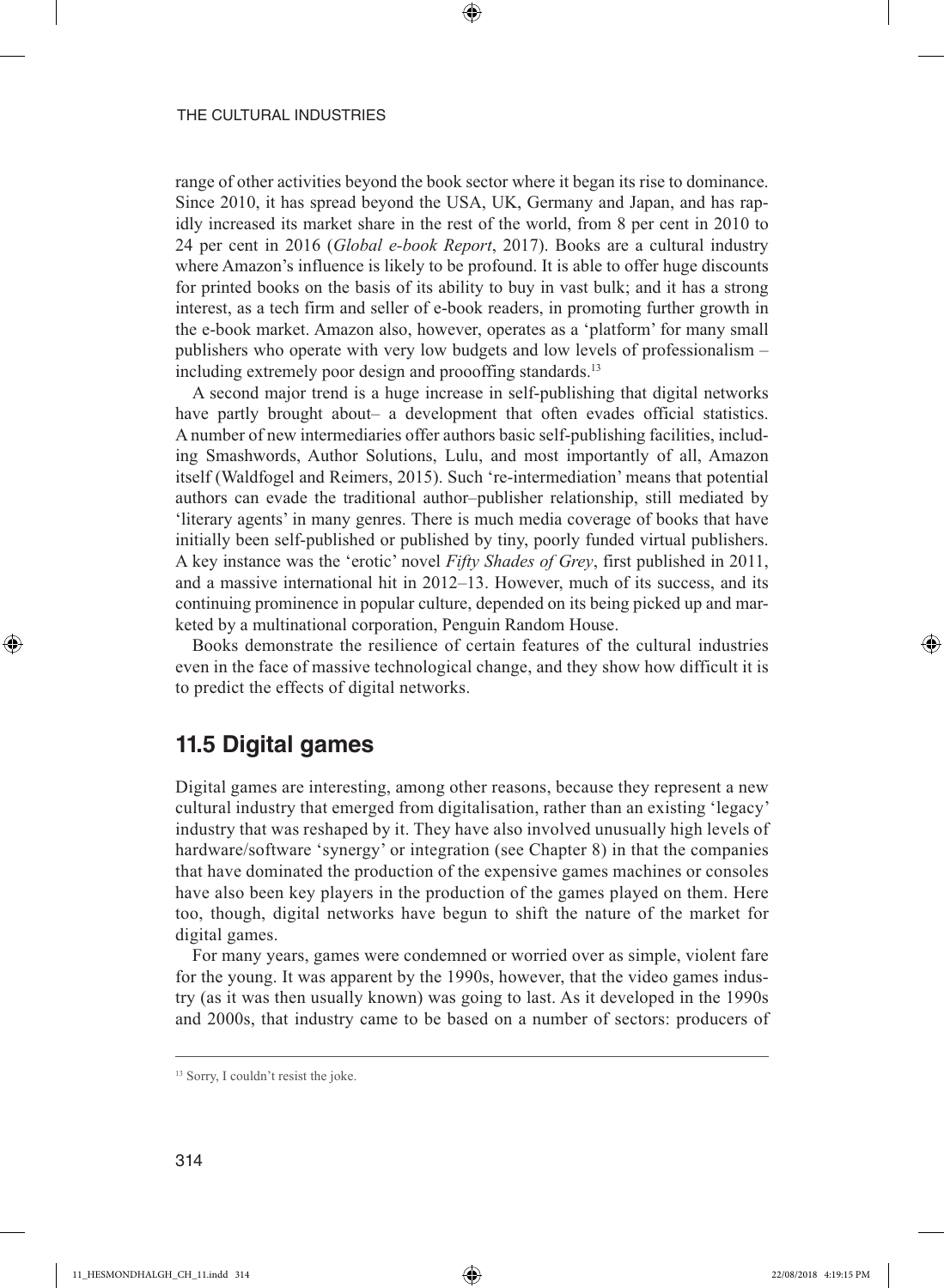games machines or consoles; games developers; the companies that published, marketed and distributed those games (controlling their circulation); and retailers. The console games industry, unlike all other cultural industries, was initially dominated by three Japanese corporations – Nintendo, Sony, and Sega, based on hardware/software synergies. The hardware companies, in turn, were reliant on games development for their profits as the hardware (consoles) was sold at relatively small profit margins, whereas games had a very high mark-up (Caves, 2000: 215). When Sega's Dreamcast console failed to match sales of Sony's PlayStation 2 in 1999–2000, Sega withdrew from console production, though it continued to produce games. Microsoft entered the market in 2001, with their Xbox. They soon established themselves as a new third power in console production and games commissioning, alongside Nintendo and Sony. There was also at this stage still a lively sector producing games for PCs.

⊕

In its 'software' (that is, games) development and publishing sectors, the digital games industry conformed to patterns established in the cultural industries more generally. In its organisational form, the industry has followed the *publishing logic* (or 'editorial model') of commodity production identified by Miège (1987) as characteristic of the production of books, records and films. In this model of cultural production:

- texts are sold on an individual basis to be owned;
- a publisher/producer organises production;
- many small- or medium-sized companies cluster around oligopolistic firms;
- creative personnel are remunerated in the form of copyright payments.

Miège contrasted this 'publishing logic' with a number of other 'logics' of production – mainly, the *flow logic* associated with broadcasting, where, instead of individual commodities for sale, the emphasis is on the provision of an uninterrupted flow of entertainment (an idea Miège borrowed from Flichy, 1980) and the production of written information – that is, principally the press, including magazine publishing. The 'software' part of the computer games industry, according to this understanding, has followed a logic not unlike that of books, music and films. However, the arrival of online and massive multiplayer games introduced flow logics into the games industry alongside the sectors conforming more to publishing logics.

From 2001, Sony, Nintendo and Microsoft formed the oligopoly controlling the console and hand-held devices sectors at the core of the industry, but with significant interests in publishing (i.e., distribution or circulation of games); US-based Electronic Arts was a fourth powerful 'publisher', but with no stake in hardware. The companies tended to balance in-house and commissioned games, and often bought third-party game developers, bringing them in-house. Although the competition for market share between the various formats has been fierce, the corporations and their software associates have competed for expanding revenue as games

⊕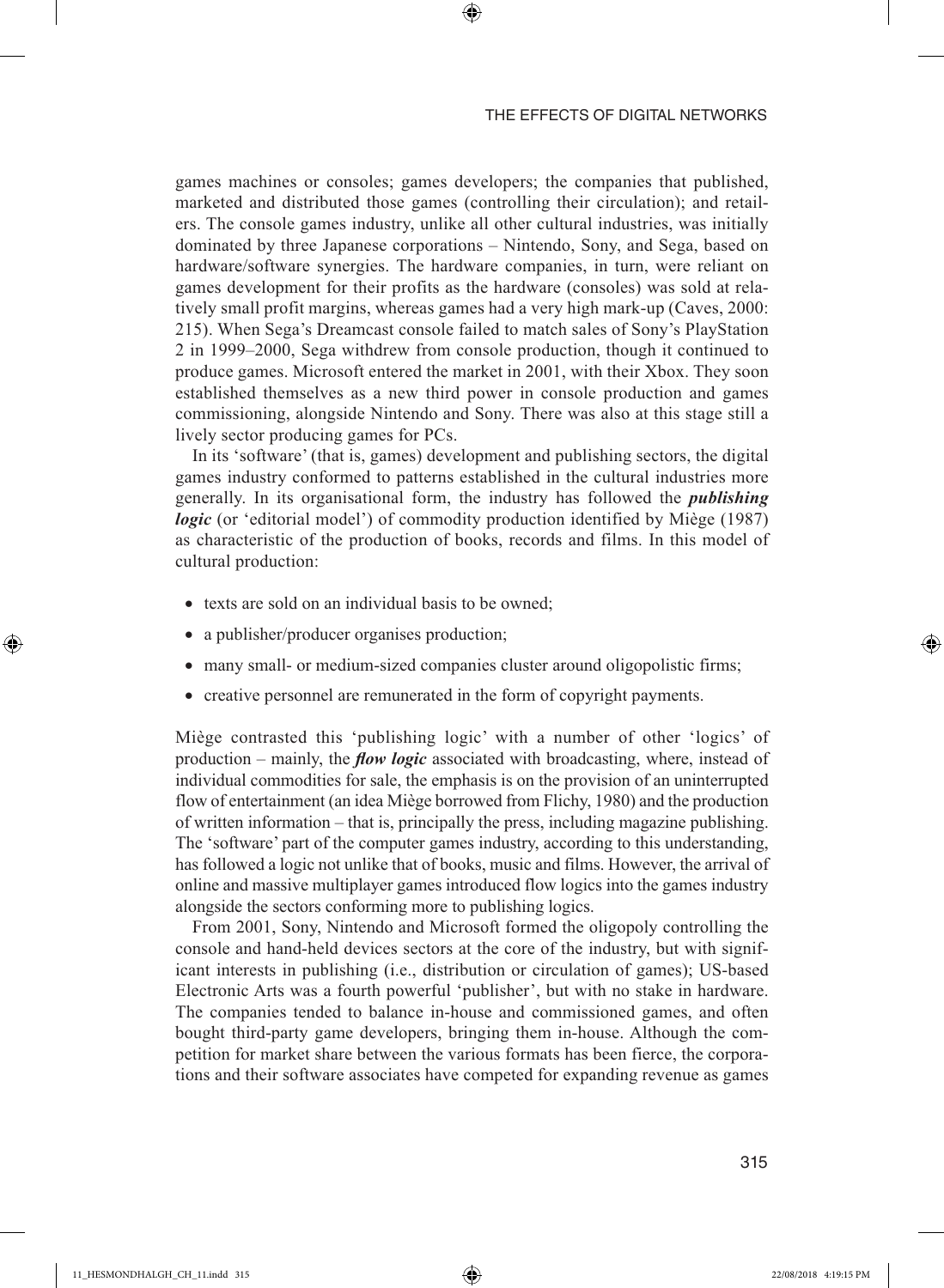devotees continued to buy games in their twenties and thirties, and the next generation of boys and girls joined the audience. This also led to formidable creativity and innovation. Even in the 1990s, *Screen Digest* (October 1999) attributed the success of the games industry to 'a far greater depth of quality product than the filmed entertainment market'. A number of writers noted the increasing sophistication and quality of games, and a considerable variety of genres (see Poole, 2000: 35–58): games involving shoot-em-ups, racing, fighting, strategy, sport, role play and puzzles. Henry Jenkins (2000) noted the possibility that a new generation of games would legitimate digital games as a new popular art form, just as the films of the late 1910s and 1920s legitimated the then infant cinema. The industry has continued to produce many high-quality games, alongside the inevitable dross, now accompanied by burgeoning and often intelligent online critical commentary, including via blogs and on YouTube, plus various awards.

⊕

Some misinterpreted the growth of the games industry as meaning that games were replacing music, film, books or television (or any other industry as it experienced any sort of period of crisis, especially if youth audiences were diminishing). It was certainly the case that the digital games industry achieved high rates of growth in the early twenty-first century (see Kerr, 2006: 50) whereas, as we saw above, revenues from recorded music stagnated or declined. However, Aphra Kerr (2006: 51–2) showed that claims about how games were outstripping other industries were often based on dubious data. For example, the sales of hardware (consoles, hand-held devices) were usually included alongside games software. This was like including the figures for sales of DVD players and recorders in the figures for film, or iPods in the figures for music. These figures were then compared to the box office figures for industries such as film or sales figures for music, thus ignoring 'secondary' film markets such as DVD sales and rental, or the exploitation of rights in the music industry. When sales of *games* (as opposed to devices such as consoles) were compared with revenues from cinema box offices *and* DVD sales and rentals, it was apparent that the games industry had not yet reached the size of television or even film, and the same remains true today, even after many further years of growth. Nevertheless, this is a huge industry, very big and still fast-growing – without doubt the most important new cultural industry (as I define it in this book) to emerge since 1980.

By the time of the launch of 'seventh generation' consoles in 2006–2007 (Nintendo's Wii, Microsoft's Xbox 360, and Sony's PlayStation 3) the video games industry had achieved a significant degree of business maturity. Randy Nichols (2014) provided an account of the state of the global games industry around 2010. By this stage, debates about the effects on young people of playing games had receded, as video games became integrated into everyday life in industrialised countries, and content and age rating systems served to combat establishment anxieties. Audiences had become older; the average player age in the USA had risen from 29 in 2004 to 35 in 2010. Women and girls were players and purchasers to an increasing extent – estimates cited by Nichols vary between 20 per cent and 40 per cent

⊕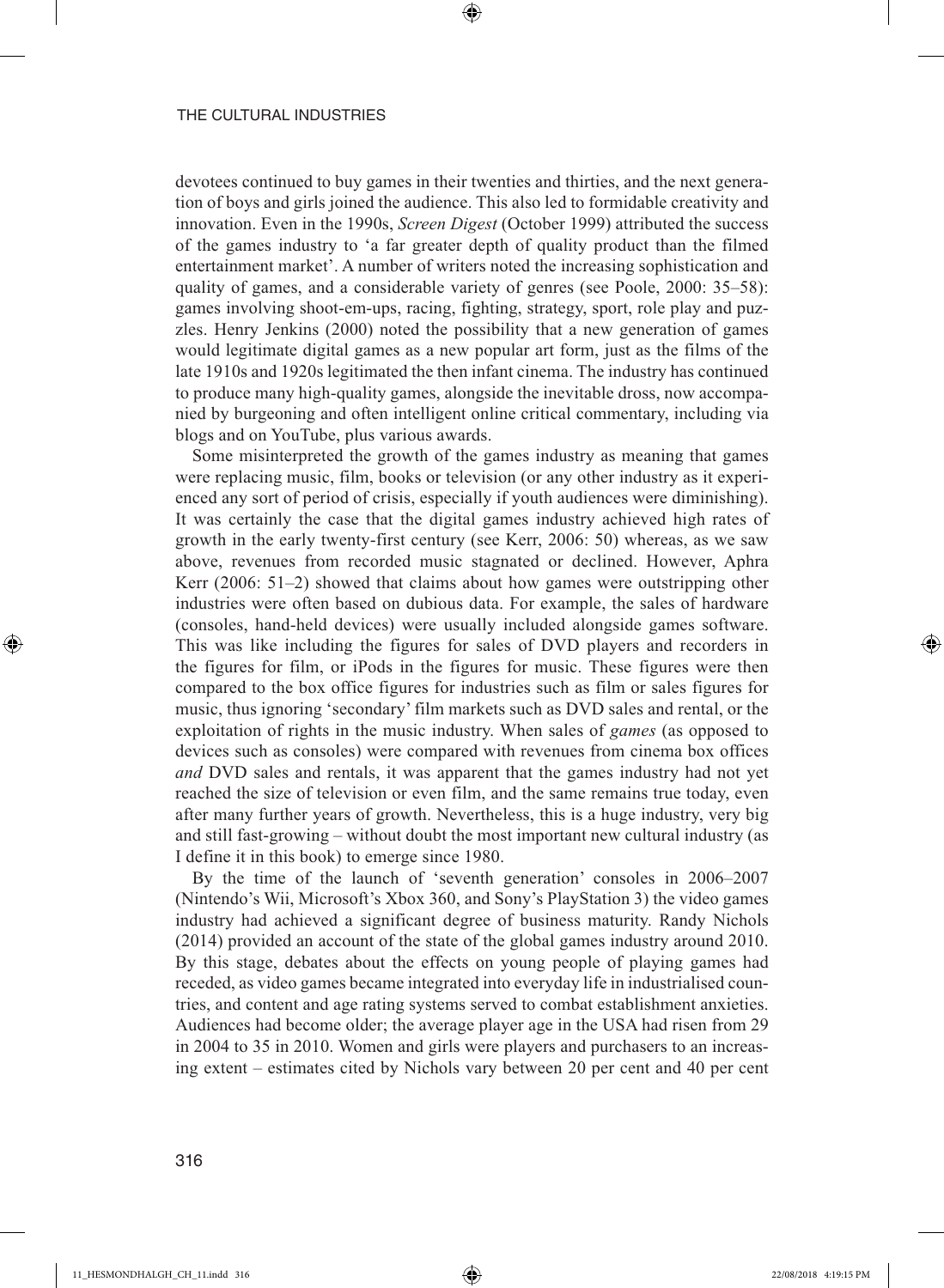depending on territory, player age, and games genre. The oligopoly of Microsoft, Nintendo and Sony, supplemented by large international publishers Electronic Arts and Activision Blizzard dominated software publishing. Development and marketing budgets soared, as the industry increasingly relied on hits that were launched with huge fanfare, such as *Call of Duty: Modern Warfare 3*, which was published across all three major consoles in November 2011.14

⊕

From around 2010 onwards, the games industry began to mutate. It was created out of digital technologies, but which was then reshaped by the further development of digital networks. Aphra Kerr (2017: 39–40) identifies the following segments of the current global games industry and I draw upon her discussion here, updating it a little:<sup>15</sup>

**Console and hand-held devices and games** (increasingly downloadable and/or upgradeable) games, played on expensive and sophisticated consoles (Sony's PlayStation, Microsoft's Xbox, Nintendo's Wii) and often involving large budgets for game development, produced by developers who have to maintain close relationships with the three main hardware corporations (that jostle for domination, based on 'generational' upgrades of their consoles). The hardware side of the industry is organised around 'generational' reboots of consoles, with each generation for five years or more. The 'eighth generation' was launched in 2013 (Wii U, Xbox One, PlayStation 4). It seems the generational system is now breaking down, because of much greater 'backward compatibility' (being able to play games from previous generations on the new machines); and the successful launch of Nintendo's new Switch in 2017 disrupted the established rhythm. As a result of significant growth in the third and fourth segments below, the console/hand-held segment – and the Japanese-US console oligopoly at the core of it – now dominate the games industry much less than they did in the first decade of the twenty-first century.

**PC games**, not based on proprietary hardware in the way that console games are, with lower budgets, and very large numbers of developers less tied to the hardware oligopoly of Sony, Microsoft and Nintendo, consisting of smaller development teams, including 'indie' game developers.

**Online clients**: massive multiplayer online games (MMO) and multiplayer online battle arena (MOBA) games, based on subscriptions or (increasingly) 'free to play' or 'freemium' models, funded by 'microtransactions' that take place in the game space; such microtransactions have become a feature of the other segments too, and are increasingly unpopular with gamers.

**Online, social and mobile applications**, many of them played on smartphones and social media and involving what the industry often calls 'casual' users – as

⊕

<sup>&</sup>lt;sup>14</sup> See Nieborg, 2015, on the political economy of seventh generation console games.

<sup>&</sup>lt;sup>15</sup> There are various other ways of dividing up the industry (see Kerr, 2017: 34–6). Kerr has five segments; I've collapsed online and mobile applications, which she keeps separate, into one.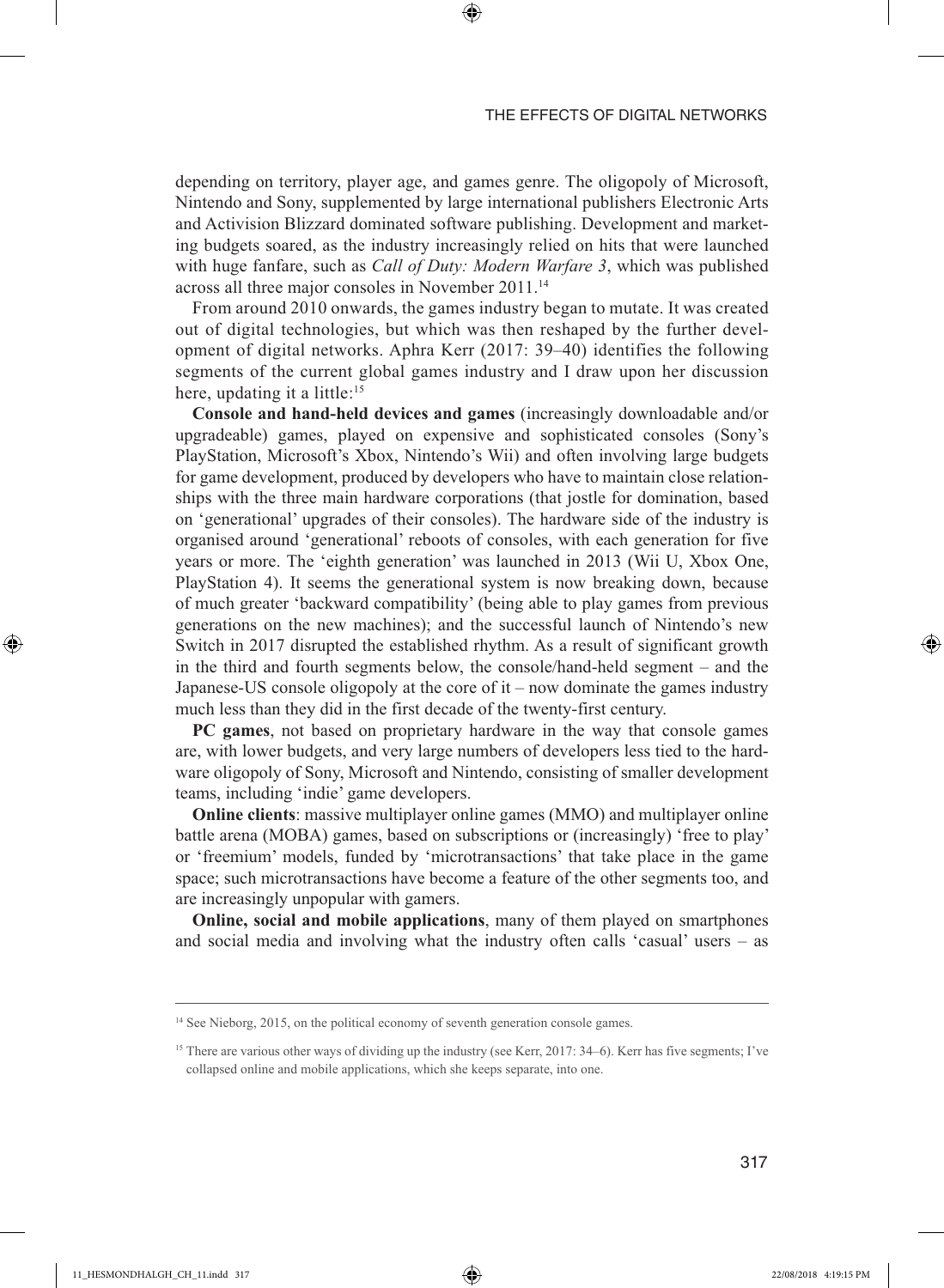opposed to committed gamers. This has been where most of the growth in games revenue has occurred in recent years, and where the impact of digital networks on the games industry has been most apparent. In some markets, these now account for most revenue. The increasing popularity of games played on smartphones and other digital devices brought about new entrants such as the Finnish company Rovio (responsible for Angry Birds) and the Californian company Zynga. More significantly, 'application stores like Apple, Google and platforms like Facebook are emerging as key gatekeepers who are able to license, control and moderate game content in ways not dissimilar to the major hardware players in the console market' (Kerr, 2017: 42). Asian companies, such as the Chinese giant Tencent are increasingly prominent here – and in other sub-sectors too.

⊕

In games, then, as with some of the other cultural industries discussed above, notably music and television, the increasing presence of tech giants such as Google, Facebook, Amazon and Tencent is apparent; and of course Microsoft have been a dominant presence for some time in the console segment (and before that in PC games).

As long as leisure time and expenditure on it expand, new cultural industries and forms such as digital games can be accommodated without necessarily destroying or even substantially eroding previously existing industries. And 'synergies' can be found as well – games based on films, films based on games, music publicised via games, games publicised via music, synergies with sport and television, and so on. The digital games industry, then, has been a significant new entrant in the cultural industries sector, partially brought about by the affordances of digital technologies. And digital games are an interesting and significant cultural form. They represent yet further evidence of the increasing influence of IT companies, but otherwise do not represent a major shift in the prevailing structures and organisational forms of the cultural industries generally.

\*\*\*

This and the previous chapter have shown that the claims of digital optimists and neophiliacs about the impact of digital networks on cultural production and consumption need to be treated with great caution. They are founded on a particular discourse about the emancipatory effects of connected computers, which the IT and consumer electronics industries have a great deal of interest in promoting. Digital networks have of course brought various benefits and I have tried to register some of these – in part by moving beyond some of the excessively pessimistic accounts offered in response to the digital optimists. What's more, many of the predictions about the degree of transformation or 'disruption' in particular industries have turned out to be unfounded. The internet and the web, combined with mobile communication and digital forms of broadcasting, have, to a limited extent, altered existing social relations of production and consumption. They have produced huge amounts of small-scale cultural activity. They have enabled new

⊕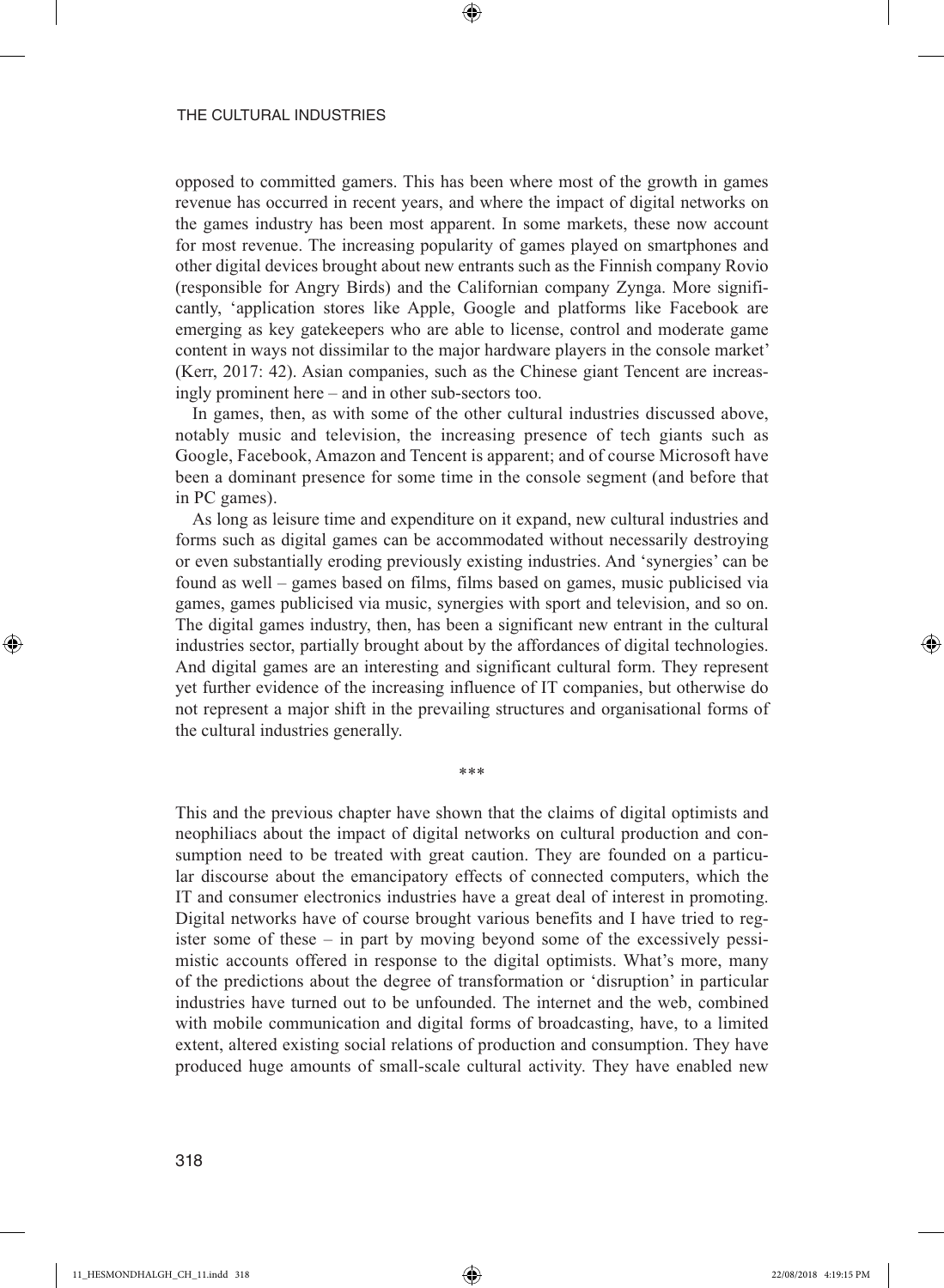ways for people to communicate with each other, and to find information easily and quickly. They have provided mechanisms to enhance political activism. The internet is full of material that is arcane, bizarre, witty and profane, as well as inept, mundane and banal. These many minor forms of subversion, insubordination and scepticism don't cancel out the enormous concentrations of power in the cultural industries, but they might be thought of as representing a *disturbance*. However, this disturbance of existing relations of cultural production and consumption has happened mainly within a very specific section of the world's population. The radical potential of the internet has been largely, but by no means entirely, contained by its partial incorporation into a large, profit-orientated set of cultural industries. Commercialisation has been rampant, and surveillance is a major concern.

⊕

Claims that digital networks have resulted in entirely new arrangements for cultural production, heard with remarkable regularity over recent years, need to be rejected. Recurring features of cultural production under capitalist modernity continue to be present in the cultural industries, even as they interact with telecommunications, IT and consumer electronics in new ways. The resilience of 'the blockbuster syndrome' and reliance on expensively-produced and marketed hits is just one example of that. Inequality, concentrations of power, and the negative effects of unregulated commercialism still remain in the cultural industries of the twenty-first century, even if privileged individuals (such as myself) often feel empowered by their access to new and exciting creative possibilities.

## **Recommended and further reading**

Various books sought to understand **the music industries** as they descended into chaos and crisis in the first decade of the twenty-first century. Musicologist Joanna Demers's *Steal This Music* (2006) was a good study of how intellectual property was affecting musical creativity at the time. Patrick Burkart was ahead of his time in providing critical analysis of the manoeuvres of tech companies in relation to music: see *Digital Music Wars* (2006, with Tom McCourt) and *Music and Cyberliberties* (2010); Aram Sinnreich's *The Piracy Crusade* (2013) skilfully pursued similar themes in critiquing the actions of the music companies. Greg Kot's *Ripped: How the Wired Generation Transformed Music* (2009) was a readable journalistic history of what happened to the recorded music industry, heavily focused on rock and rap. Patrick Wikstrom's *The Music Industry: Music in the Cloud* (2009, 2nd edition 2012), like many accounts of the time, strongly emphasised copyright. I tried to place the 2000s crisis in long-term context in Hesmondhalgh (2009b). The second decade of the twenty-first century saw a wave of studies as the emerging music industries began to take shape. They include Jim Rogers' political economy account, *The Death and Life of the Music Industry in the Digital Age* (2012), Tim Anderson's *Popular Music in a Digital Music Economy* (2014), Andrew Leyshon's *Reformatted* (2014), and so far best of all in my view, Jeremy Wade Morris's *Selling Digital Music, Formatting* 

⊕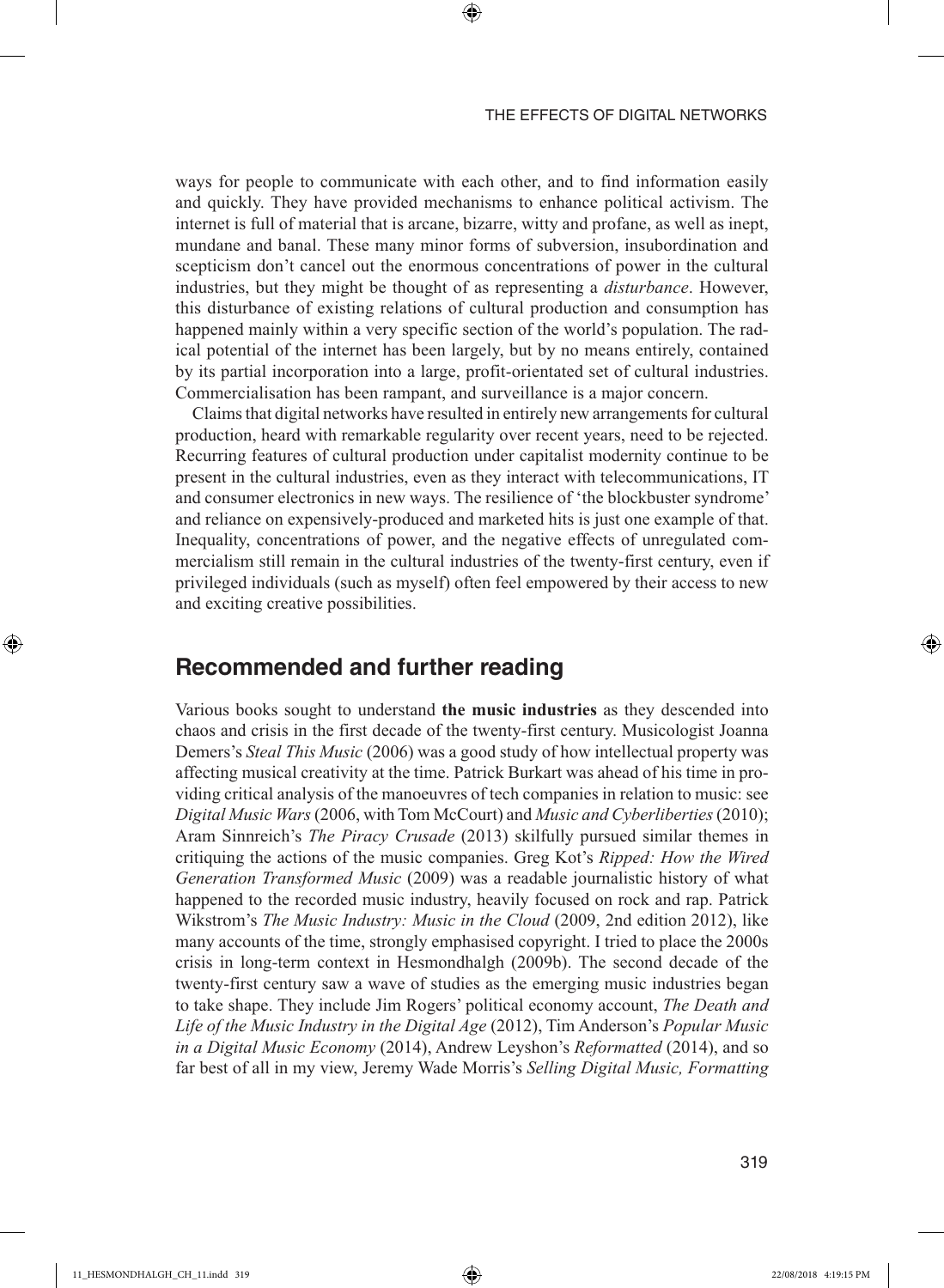*Culture* (2015). There were also many fine articles on change in the music industries by, among others, Devon Powers and Lee Marshall.

⊕

On **newspapers, news and journalism**: Robert W. McChesney and Victor Pickard's collection, *Will the Last Reporter Please Turn Out the Lights* (2011), provided a valuable range of perspectives, from journalists, academics and other commentators, on the crisis in US journalism and what might be done about it. Another good collection, *New Media, Old News*, edited by Natalie Fenton (2011), addressed the early effects of digitalisation on news and democracy. Since then, the digitalisation of news has produced a new wave of journalism studies. Some valuable examples are collected in Pablo J. Boczkowski and C.W. Anderson's *Remaking the News: Essays on the Future of Journalism Scholarship in the Digital Age* (2017). I also found Nikki Usher's book on *Interactive Journalism* (2014) illuminating. A highly readable book on the history of news media, including its present and past state is *The News Media: What Everyone Needs to Know* (2017), co-written by another star of the new journalism studies (C.W. Anderson), a renowned journalist (Leonard Downie) and the doyen of academic writing on news (Michael Schudson). An excellent textbook overview is Lance Bennett's *News: The Politics of Illusion*, currently in its tenth edition (2016). Reports by the Pew Research Center on the state of the US news media and by Oxford University's Reuters Institute for the Study of Journalism provide regular updates on changes in news production and consumption. The best writing I have found on changes in news as a business is a fine essay by the Reuters Institute's Rasmus Nielsen (2016) in *The Sage Handbook on Digital Journalism*, a comprehensive collection edited by Tamara Witschge, C.W. Anderson, David Domingo and Alfred Hermida.

**The television industry** has been much written about by academics. The leading analyst of the vast US industry is Amanda Lotz. Her *The Television Will Be Revolutionized* (2nd edition, 2014) also has one of my favourite academic book titles. (No UK academic publisher would have allowed a Gil Scott Heron allusion). Also helpful is her short book, *Portals: A Treatise on Internet-Distributed Television* (2016) and *We Now Disrupt this Broadcast* (2018). Good collections on television in an era of digital networks have included the following, though only some of the essays in them concern the television *industries*: Graeme Turner and Jinna Tay's *Television Studies After TV* (2009); James Bennett and Nikki Strange's *Television as Digital Media* (2011); Jennifer Holt and Kevin Sanson's *Connected Viewing* (2014). *Distribution Revolution* (2014), edited by Michael Curtin, Jennifer Holt and Kevin Sanson, consists of interviews with film and TV professionals about the changes taking place at the time. Hernán Galperin's *New Television, Old Politics* (2004) was a definitive study of the transition to digital television in the UK and USA. Stuart Cunningham and Jon Silver's *Screen Distribution and the New King Kongs of the Online World* (2013) was, like all Stuart Cunningham's research on television, well-informed and worth reading, if (from my perspective) marred by excessive digital neophilia; Cunningham and David Craig's forthcoming *Social Media Entertainment* (2019) is an important study. A good collection, edited by

⊕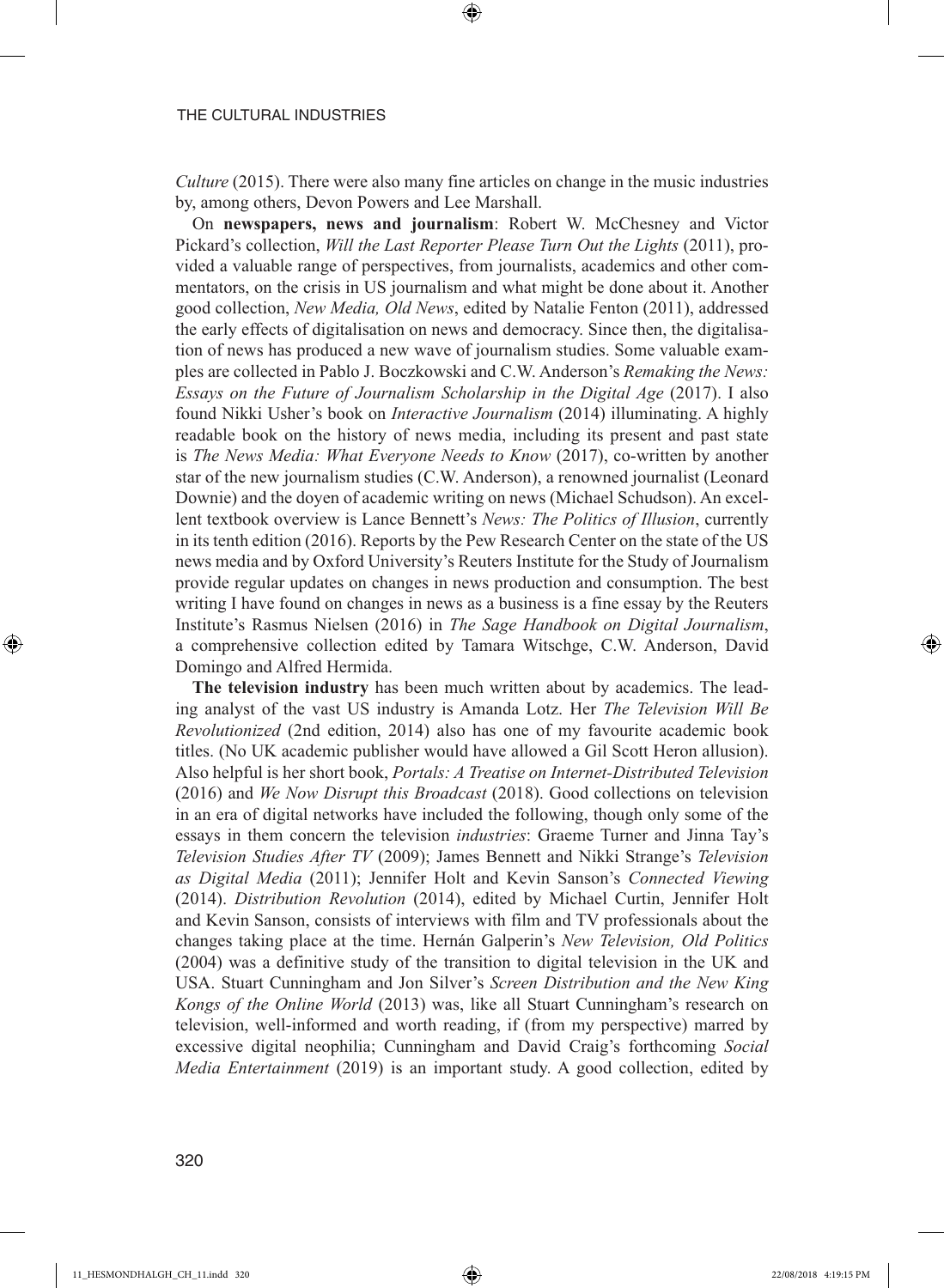Gregory Lowe, Hilde van den Bulck and Karen Donders, examines the challenges facing *Public Service Media in the Networked Society* (2018), and this includes a 17-country comparison by Corinne Schweizer and Manuel Puppis. A special issue of the journal *Critical Studies in Television* (2018), edited by Simone Knox and Elke Weissman, contained numerous articles on how European 'cultures of production' are responding to the challenge of digitalisation. Jean Burgess and Joshua Green's short book *YouTube* (2009) was a good survey of this important phenomenon; a new edition is due after this book is published. *The YouTube Reader* (2009), edited by Pelle Snickars and Patrick Vonderau, provided a rich variety of perspectives. The work of Ramon Lobato is breaking new ground in understanding the international operations of the tech companies as they enter the cultural industries; see his *Netflix Nations* (2018). I had no space here to consider how films fit into the new world of 'screen entertainment' or 'online video', but Chuck Tryon's *On-Demand Culture: Digital Delivery and the Future of Movies* (2013) provides a very good treatment of this terrain.

⊕

On the **book publishing industry** in the digital era: Albert Greco's *The Economics of the Publishing and Information Industries* (2014) and his older book with Clara E. Rodriguez and Robert M. Wharton on *The Culture and Commerce of Publishing in the 21st Century* (2007) are rich in information, as is the work of Angus Philips, such as *Inside Book Publishing* (5th edition, 2014) and his history, *Turning the Page* (2014). John B. Thompson's *Merchants of Culture: The Publishing Business in the Twenty-First Century* (2010) was one of the best books on an individual cultural industry to be published in recent years. His preceding book, *Books in the Digital Age* (2005), which focused on academic publishing, was also very good, though inevitably now out of date. A classic that is still well worth reading is Coser, Kadushin and Powell's *Books* (1982). A recent and highly readable historical study of book publishing, including recent developments, is Michael Bhaskar's *The Content Machine* (2016).

On **games**, I have found the work of Aphra Kerr extremely helpful. Her *The Business and Culture of Digital Games* (2006) has a useful chapter on the games industry, and her more recent book, *Global Games* (2016) is even better. Randy Nichols' *The Video Game Business* (2014) takes a political economy perspective, as do writings by David Nieborg (2015). Steven Poole's *Trigger Happy* (2000) provided an entertaining and informative journalistic treatment of digital games at the turn of the century. Steven Kline, Nick Dyer-Witheford and Greig de Peuter's *Digital Play* (2003) was a sophisticated and readable Marxist study of the games industry.

321

⊕